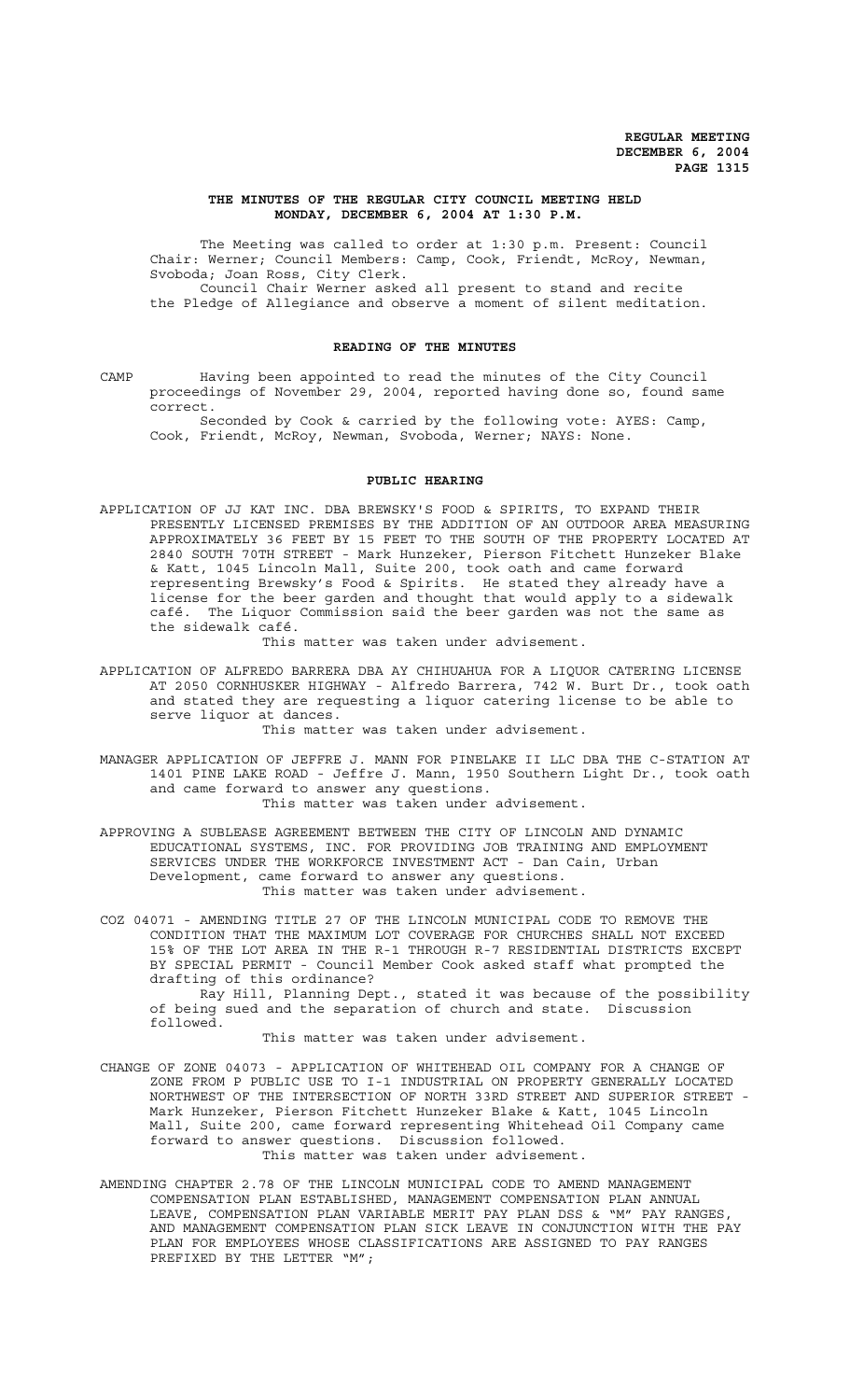AMENDING CHAPTER 2.76 OF THE LINCOLN MUNICIPAL CODE TO DELETE REFERENCES AND PROVISIONS RELATING TO PAY RANGES PREFIXED BY THE LETTER "M" AND TO ADD LEAVE OF ABSENCE WITHOUT PAY PROVISIONS RELATING TO A REGULAR, CLASSIFIED EMPLOYEE WHO LEAVES HIS OR HER POSITION TO ACCEPT APPOINTMENT TO A POSITION WITH A PAY RANGE PREFIXED BY "DSS" AND THE STATUS OF THAT EMPLOYEE SHOULD HE OR SHE RETURN TO THE CLASSIFIED SERVICE; AMENDING THE PAY SCHEDULE FOR THE EMPLOYEE GROUP WHOSE CLASSIFICATIONS ARE ASSIGNED TO THE PAY RANGE PREFIXED BY THE LETTER "M" TO ADJUST THE SCHEDULES OF ANNUAL, MONTHLY, BIWEEKLY AND HOURLY PAY RANGE EQUIVALENTS - Don Taute, Personnel Director, came forward to explain these amendments and to answer any questions. Discussion followed. Allan Abbott, Public Works Director, came forward in support of this proposal using a committee for the job review of an employee classified by the letter M. Craig Groat, 4935 Huntington Ave., came forward to suggest the City look at what industries pay to be more comparable. Mike Morosin, 2055 S St., came forward to ask what the makeup of the committee would be. This matter was taken under advisement. APPROVING SUPPLEMENTAL AGREEMENT NO. 1 BETWEEN THE CITY AND THE NEBRASKA DEPT. OF ROADS FOR FUNDING OF THE BUILDING OF AN INTERCHANGE AT THE

INTERSECTION OF HIGHWAY 77 AND CAPITAL PARKWAY EAST WEST (PROJECT NO. S-77-2(1021), CITY NO. 701902 - Council Member Cook stated it could not possibly be Capital Parkway East and should be changed to Capital Parkway West.

This matter was taken under advisement.

APPROVING AN AGREEMENT BETWEEN THE CITY AND THE NEBRASKA DEPT. OF ROADS FOR THE FEDERAL FUNDING, THROUGH THE BRIDGE REPLACEMENT FUNDS, FOR BRIDGE REHABILITATION OF WEST ADAMS STREET VIADUCT AT AVIATION ROAD (PROJECT NO. BR-5248(4), CITY NO. 701375 - Council Member Cook asked staff what was being rehabilitated?

Karl Fredrickson, Public Works Dept., stated they were concerned there may be broken pilings on the bridge going to the Airport. Discussion followed.

This matter was taken under advisement.

ACCEPTING THE REPORT OF NEW AND PENDING CLAIMS AGAINST THE CITY AND APPROVING DISPOSITION OF CLAIMS SET FORTH THEREIN FOR THE PERIOD OF NOVEMBER 1 - 15, 2004 - Charles Turner 5540 Saylor, came forward to request the City Council reconsider his denied claim. He stated there hadn't been a problem until the City jet flushed the sewer in front of his house then 12 days later the sewer broke at the sewer connection and flooded his basement.

Nicole Fleck-Tooze, Public Works Dept., stated she would contact Wastewater to look into this problem and report back next week. Council Member Friendt asked the City Attorney why the Daffer

claim for sewer backup was approved? Dana Roper, City Attorney, stated the backup was caused by grease which has been a problem before in other situations and the broken tile in Turner's sewer has never happened before after the sewer had been jet flushed so couldn't prove City liability in this case.

This matter was taken under advisement.

RELEASING A CONSERVATION EASEMENT GRANTED TO THE CITY BY TMCO INVESTMENTS OVER THE WEST 32 FEET OF LOT 3, BLOCK 142, ORIGINAL PLAT, LINCOLN - Nicole Fleck-Tooze, Public Works Dept., came forward to explain the reason for releasing the conservation easement.

Danny Walker, 427 E St., came forward in opposition. Discussion followed.

Craig Groat, 4935 Huntington Ave., came forward to request City 5 TV make sure photo's are shown during testimony. Discussion with Nicole Fleck-Tooze followed.

This matter was taken under advisement.

APPROVING THE USE OF PUBLIC RIGHT-OF-WAY FOR INSTALLATION OF EIGHT POLE-MOUNTED SECURITY CAMERAS AROUND THE FOUR SQUARE BLOCK OF THE NEBRASKA STATE CAPITAL BUILDING - Mike Rindone, Capitol Architect, State Capitol, explained this project is to improve the security of the State Capitol. Discussion followed.

This matter was taken under advisement.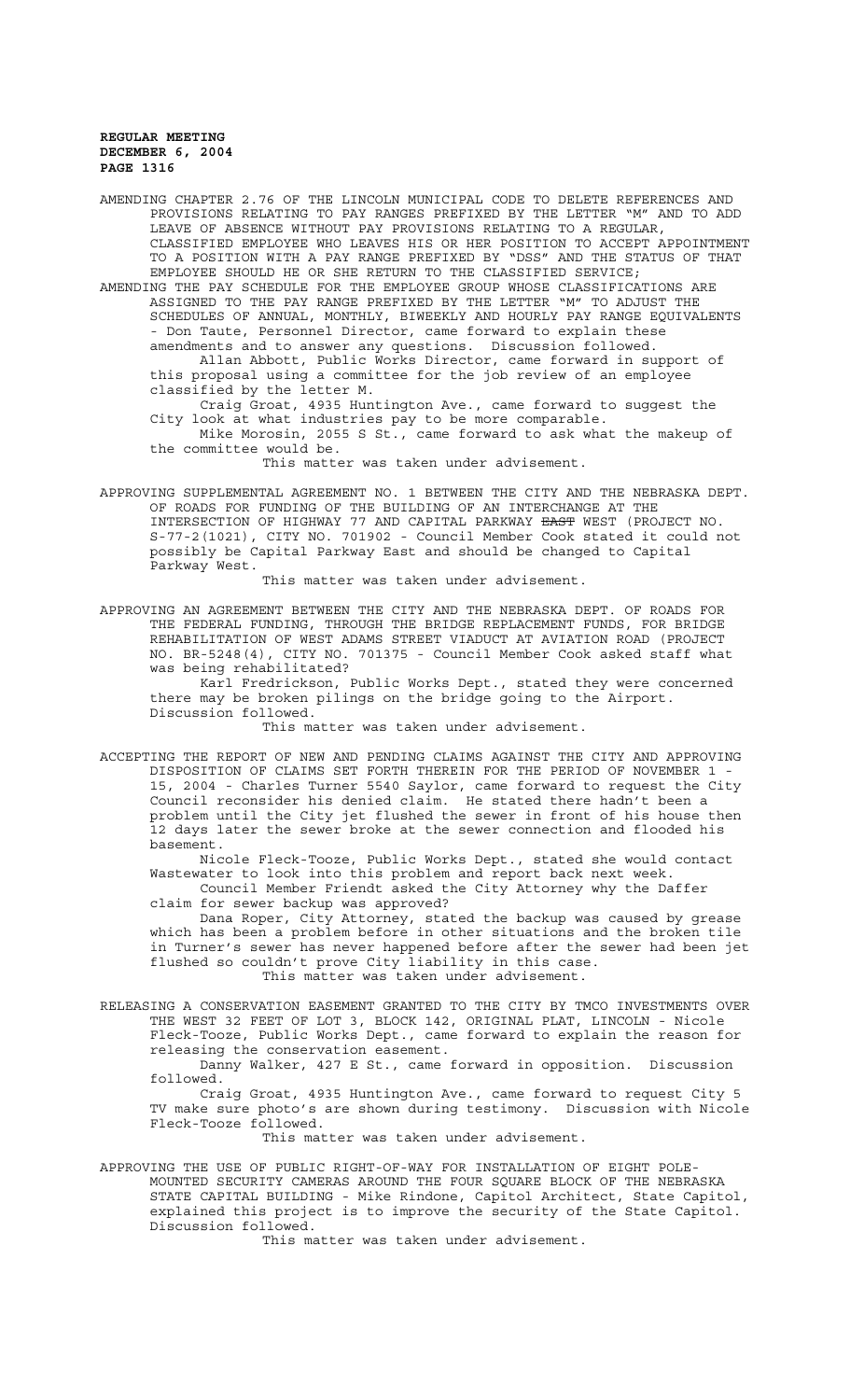USE PERMIT NO. 150B - APPLICATION OF EIGER CORP. TO WAIVE THE MAXIMUM ALLOWED BUILDING HEIGHT IN THE B-5 PLANNED REGIONAL BUSINESS DISTRICT FROM 40 FEET TO 60 FEET IN THE APPIAN WAY PHASE II COMMERCIAL AND RETAIL DEVELOPMENT GENERALLY LOCATED AT S. 87TH STREET AND HIGHWAY 2 - DaNay Kalkowski, Seacrest & Kalkowski Law Firm, 1111 Lincoln Mall, Suite 350, came forward representing Eiger Corporation who is the owner of Apian Way Phase II. Discussion followed.

This matter was taken under advisement.

MISC. NO. 04016 - ADOPTING A POLICY ON TEMPORARY PUMP STATIONS & FORCE MAINS TO ADDRESS CIRCUMSTANCES IN WHICH THE CITY MAY ALLOW SANITARY SEWAGE TO BE HANDLED ON A TEMPORARY BASIS USING PRIVATE PUMP STATIONS AND FORCE MAINS - Steve Henrichsen, Planning Department, came forward to answer any questions.

Steve Masters, Public Works Department, came forward to explain the reason for this policy. Discussion followed.

Terri Robert, 6010 S. 91<sup>st</sup> Street, came forward in opposition as President of the Vintage Heights Home Owners Assn.

Peter Katt, Pierson Fitchett Law Firm, 1045 Lincoln Mall, Suite 200, came forward representing Hartland Homes in favor of the policy. Discussion followed.

Ed Patterson, 2108 Q Street, came forward to express his thoughts on this policy.

Bob McLean, 6031 S. 88th Street, came forward in opposition. Discussion continued.

Mike Morosin, 2055 S St., came forward to ask questions.

Danny Walker, 427 E St.,came forward in opposition.

Mike James, 6121 Blackstone, came forward in opposition. Discussion followed.

Craig Groat, 4935 Huntington Ave., came forward to express his opinions. Discussion with staff followed.

This matter was taken under advisement.

DECLARING THE OFFICIAL INTENT OF THE CITY TO REIMBURSE CERTAIN EXPENSES IN CONNECTION WITH THE ACQUISITION, PURCHASE AND INSTALLATION OF LIGHT POLES FROM THE PROCEEDS OF THE CITY OF LINCOLN, NEBRASKA CERTIFICATES OF PARTICIPATION - Don Herz, Director of Finance, came forward to declare the City's intent to finance less than \$1,000,000.00.

Lauren Wismer, Gilmore & Bell, 1248 O St., Ste. 710, came forward to comment on the City's reimbursement.

This matter was taken under advisement.

### **MISCELLANEOUS BUSINESS**

Danny Walker, 427 E St., expressed his opinion on the bid procedure for Fire Trucks.

This matter was taken under advisement.

Craig Groat, 4935 Huntington Avenue, came forward to express his displeasure that the pictures of cracking sidewalks he had shown at the previous weeks meeting were not shown over City 5 TV. This matter was taken under advisement.

Mike Morosin, 2055 S St. came forward to present copies of his property condemnation papers in protest. This matter was taken under advisement.

Dave Heffelbower, 1431 D Street, commented in reference to inducing employees to participate in political issues that it is a violation of the Hatch Act.

This matter was taken under advisement.

Ed Patterson, 2108 Q Street, came forward to explain how the Urban League and Malone Community Center used to work closely together and the reason they parted company. This matter was taken under advisement.

#### **\*\* END OF PUBLIC HEARING \*\***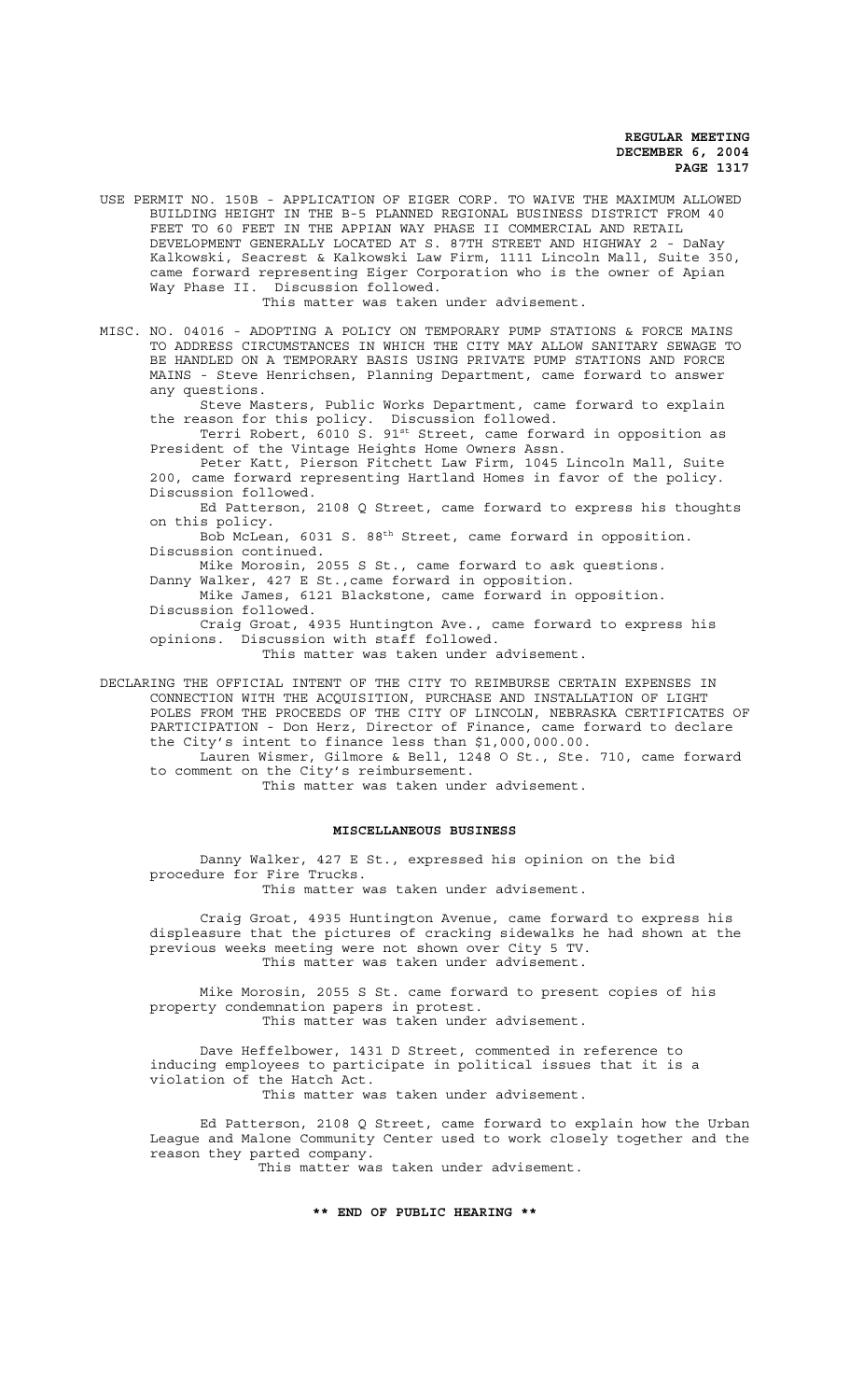# **COUNCIL ACTION**

#### **LIQUOR RESOLUTIONS**

APPLICATION OF JJ KAT INC. DBA BREWSKY'S FOOD & SPIRITS, TO EXPAND THEIR PRESENTLY LICENSED PREMISES BY THE ADDITION OF AN OUTDOOR AREA MEASURING APPROXIMATELY 36 FEET BY 15 FEET TO THE SOUTH OF THE PROPERTY LOCATED AT 2840 SOUTH 70TH STREET - CLERK read the following resolution, introduced by Patte Newman, who moved its adoption for approval:<br>A-83100 BE IT RESOLVED by the City Council of the City

BE IT RESOLVED by the City Council of the City of Lincoln, Nebraska:

That after hearing duly had as required by law, consideration of the facts of this application, the Nebraska Liquor Control Act, and the pertinent City ordinances, the City Council recommends that the application of JJ Kat Inc. dba Brewsky's Food & Spirits to expand its licensed premises by the addition of an outside area measuring 36 feet by 15 feet to the south of the presently licensed premises located at 2840 South 70th Street, Lincoln, Nebraska, be approved with the condition that the premise complies in every respect with all City and State regulations.

BE IT FURTHER RESOLVED that the City Clerk is directed to transmit a copy of this resolution to the Nebraska Liquor Control Commission.

Introduced by Patte Newman Seconded by Svoboda & carried by the following vote: AYES: Camp, Cook, Friendt, McRoy, Newman, Svoboda, Werner; NAYS: None.

APPLICATION OF ALFREDO BARRERA DBA AY CHIHUAHUA FOR A LIQUOR CATERING LICENSE AT 2050 CORNHUSKER HIGHWAY - CLERK read the following resolution,

introduced by Jon Camp, who moved its adoption for approval: A-83101 BE IT RESOLVED by the City Council of the City of Lincoln, Nebraska:

That after hearing duly had as required by law, consideration of the facts of this application, the Nebraska Liquor Control Act, and the pertinent City ordinance, the City Council recommends that the application of Alfredo Barrera dba Ay Chihuahua for the issuance of a Catering Permit to the existing liquor license, located at 2050 Cornhusker Highway, Lincoln, Nebraska, be approved with the condition that the premise complies in every respect with all city and state regulations.

BE IT FURTHER RESOLVED that a copy of this resolution be transmitted by the City Clerk to the Nebraska Liquor Control Commission. Introduced by Jon Camp

Seconded by Svoboda & carried by the following vote: AYES: Camp, Cook, Friendt, McRoy, Newman, Svoboda, Werner; NAYS: None.

MANAGER APPLICATION OF JEFFRE J. MANN FOR PINELAKE II LLC DBA THE C-STATION AT 1401 PINE LAKE ROAD - CLERK read the following resolution, introduced by Jon Camp, who moved its adoption for approval:<br>A-83102 WHEREAS, Pinelake II L.L.C. dba The C-St.

A-83102 WHEREAS, Pinelake II L.L.C. dba The C-Station located at 1401 Pine Lake Road, Lincoln, Nebraska has been approved for a Retail Class "D" liquor license, and now requests that Jeffre J. Mann be named manager;

WHEREAS, Jeffre J. Mann appears to be a fit and proper person to manage said business.

NOW, THEREFORE, BE IT RESOLVED by the City Council of the City of Lincoln, Nebraska:

That after hearing duly had as required by law, consideration of the facts of this application, the Nebraska Liquor Control Act, and the pertinent City ordinances, the City Council recommends that Jeffre J. Mann be approved as manager of this business for said licensee. The City Clerk is directed to transmit a copy of this resolution to the Nebraska Liquor Control Commission.

Introduced by Jon Camp Seconded by Friendt & carried by the following vote: AYES: Camp, Cook, Friendt, McRoy, Newman, Svoboda, Werner; NAYS: None.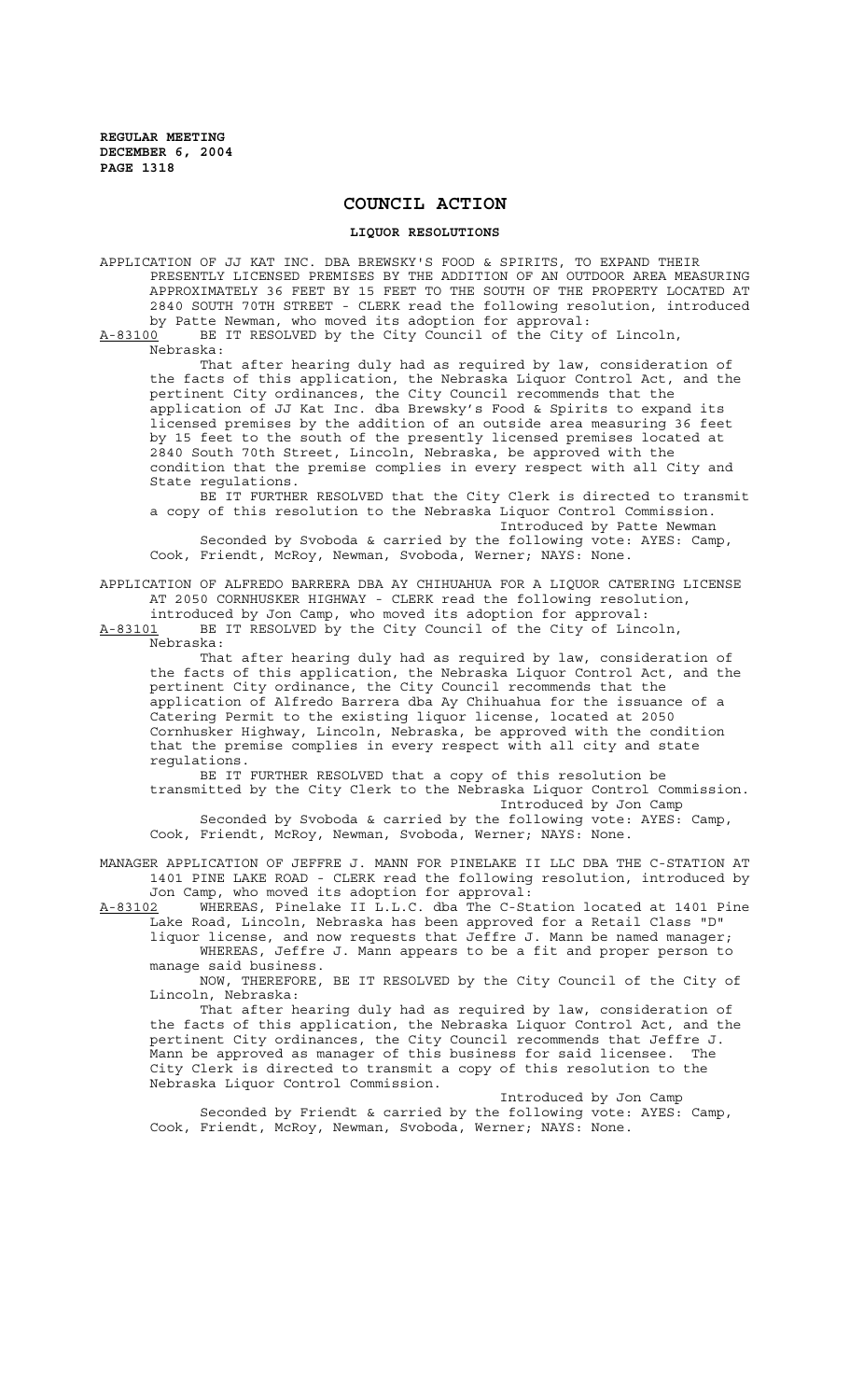### **ORDINANCES - 2ND READING**

- APPROVING THREE FIVE-YEAR/5,000 HOUR LEASE AGREEMENTS BETWEEN THE CITY AND WASHINGTON COUNTY BANK FOR THREE ARTICULATED FOUR-WHEEL DRIVE WHEEL LOADERS FOR USE BY THE PUBLIC WORKS & UTILITIES STREET MAINTENANCE OPERATIONS IN CONSTRUCTION, MAINTENANCE, AND SNOW REMOVAL PROJECTS CLERK read an ordinance, introduced by Jon Camp, accepting and approving three five-year/5,000 lease agreements between the City of Lincoln, Nebraska and Washington County Bank for three four-wheel drive articulated wheel loaders for use by the Department of Public Works & Utilities, the second time.
- APPROVING A SUBLEASE AGREEMENT BETWEEN THE CITY OF LINCOLN AND DYNAMIC EDUCATIONAL SYSTEMS, INC. FOR PROVIDING JOB TRAINING AND EMPLOYMENT SERVICES UNDER THE WORKFORCE INVESTMENT ACT - CLERK read an ordinance, introduced by Jon Camp, accepting and approving a Sublease Agreement between the City of Lincoln and Dynamic Educational Systems, Inc. For a lease of space at 1010 N Street, Lincoln, Lancaster County, Nebraska for a term of November 1, 2004 through October 31, 2005 whereby the City of Lincoln is subleasing space to Dynamic Educational Systems, Inc. At the One Stop Career Center for providing job training and employment services under the Workforce Investment Act, the second time.
- COZ 04071 AMENDING TITLE 27 OF THE LINCOLN MUNICIPAL CODE TO REMOVE THE CONDITION THAT THE MAXIMUM LOT COVERAGE FOR CHURCHES SHALL NOT EXCEED 15% OF THE LOT AREA IN THE R-1 THROUGH R-7 RESIDENTIAL DISTRICTS EXCEPT BY SPECIAL PERMIT - CLERK read an ordinance, introduced by Jon Camp, amending Title 27 of the Lincoln Municipal Code by amending Sections 27.11.030, 27.11.040, 27.13.030, 27.13.040, 27.15.030, 27.15.040, 27.17.040, 27.19.030, 27.19.040, 27.21.030, 27.21.040, 27.23.030, and 27.23.040 to remove the condition that maximum lot coverage for churches shall not exceed 15% of the lot area in the R-1 through R-7 Residential Districts except by special permit, repealing Section 27.63.520 which allows a church to increase said maximum lot coverage by special permit; and repealing Sections 27.11.030, 27.11.040, 27.13.030, 27.13.040, 27.15.030, 27.15.040, 27.17.030, 27.17.040, 27.19.030, 27.19.040, 27.21.030, 27.21.040, 27.23.030, and 27.23.040 of the Lincoln Municipal Code as hitherto existing, the second time.
- CHANGE OF ZONE 04073 APPLICATION OF WHITEHEAD OIL COMPANY FOR A CHANGE OF ZONE FROM P PUBLIC USE TO I-1 INDUSTRIAL ON PROPERTY GENERALLY LOCATED NORTHWEST OF THE INTERSECTION OF NORTH 33RD STREET AND SUPERIOR STREET - CLERK read an ordinance, introduced by Jon Camp, amending the Lincoln Zoning District Maps attached to and made a part of Title 27 of the Lincoln Municipal Code, as provided by Section 27.05.020 of the Lincoln Municipal Code, by changing the boundaries of the districts established and shown thereon, the second time.
- AMENDING CHAPTER 2.78 OF THE LINCOLN MUNICIPAL CODE TO AMEND MANAGEMENT COMPENSATION PLAN ESTABLISHED, MANAGEMENT COMPENSATION PLAN ANNUAL LEAVE, COMPENSATION PLAN VARIABLE MERIT PAY PLAN DSS & "M" PAY RANGES, AND MANAGEMENT COMPENSATION PLAN SICK LEAVE IN CONJUNCTION WITH THE PAY PLAN FOR EMPLOYEES WHOSE CLASSIFICATIONS ARE ASSIGNED TO PAY RANGES PREFIXED BY THE LETTER "M" - CLERK read an ordinance, introduced by Jon Camp, amending Chapter 2.78 of the Lincoln Municipal Code relating to the Management Compensation Plan by amending Section 2.78.010 to add employees with a pay range prefixed by the letter "M" to be compensated under such plan; amending Section 2.78.020 to establish annual leave under the management compensation plan for employees with a pay range prefixed by the letter "M" and providing for vacation payout upon separation from city service; adding a new section numbered 2.78.025 to establish a variable merit pay plan for employees in classifications prefixed by the letters "DSS" and "M"; amending Section 2.78.030 to establish sick leave under the management compensation plan for employees with a pay range prefixed by the letter "M"; and repealing Sections 2.78.010, 2.78.020, and 2.78.030 of the Lincoln Municipal Code as hitherto existing, the second time.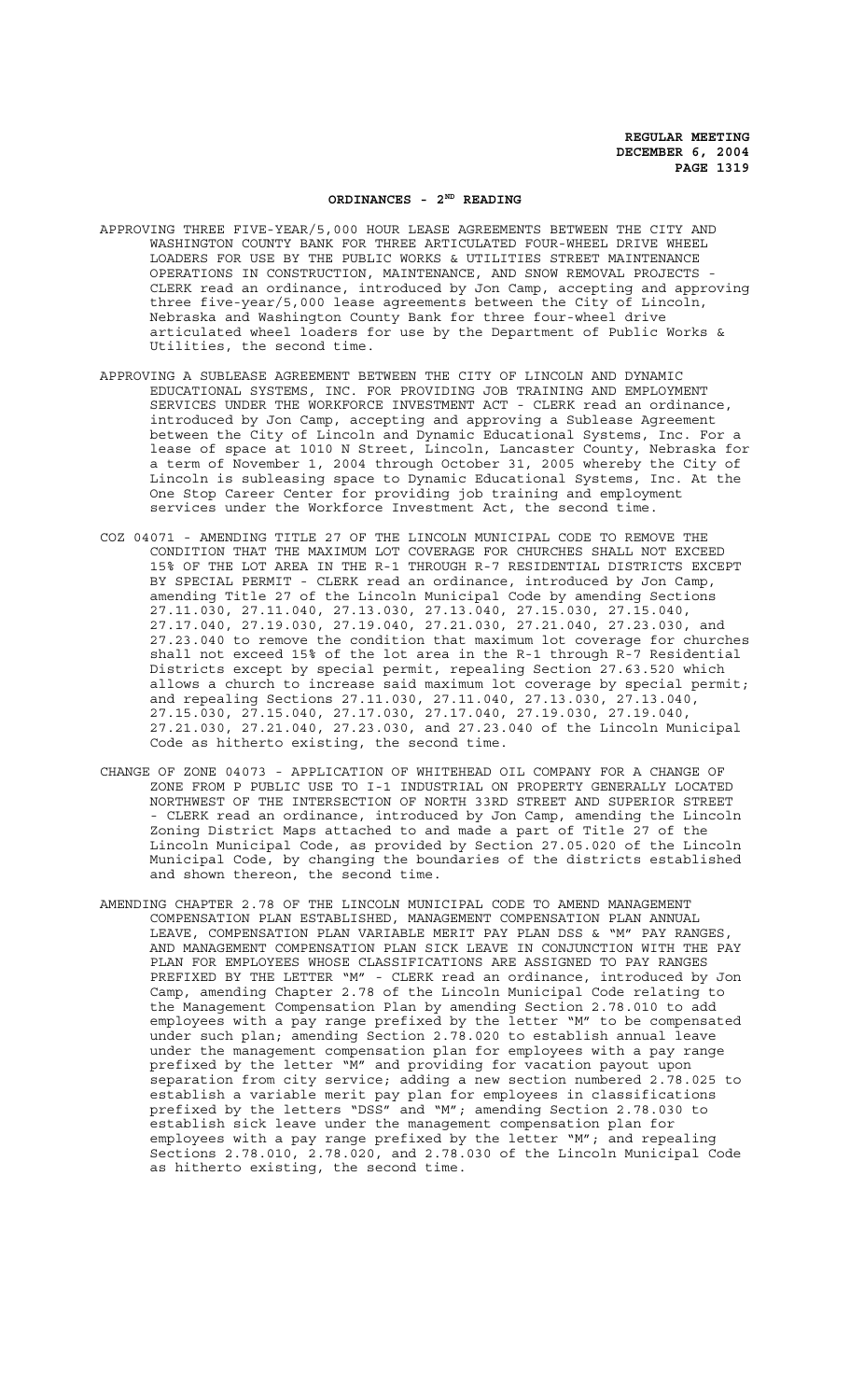- AMENDING CHAPTER 2.76 OF THE LINCOLN MUNICIPAL CODE TO DELETE REFERENCES AND PROVISIONS RELATING TO PAY RANGES PREFIXED BY THE LETTER "M" AND TO ADD LEAVE OF ABSENCE WITHOUT PAY PROVISIONS RELATING TO A REGULAR, CLASSIFIED EMPLOYEE WHO LEAVES HIS OR HER POSITION TO ACCEPT APPOINTMENT TO A POSITION WITH A PAY RANGE PREFIXED BY "DSS" AND THE STATUS OF THAT EMPLOYEE SHOULD HE OR SHE RETURN TO THE CLASSIFIED SERVICE - CLERK read an ordinance, introduced by Jon Camp, amending Chapter 2.76 of the Lincoln Municipal Code relating to the City's Personnel System by amending Sections 2.76.155, 2.76.160, and 2.76.395 to delete references and provisions relating to pay ranges prefixed by the letter "M"; amending Section 2.76.400 to add leave of absence without pay provisions relating to a regular, classified employee who leaves his or her position to accept appointment to a position with a pay range prefixed by "DSS" and the status of the employee should he or she return to the classified service; and repealing Sections 2.76.155, 2.76.160, 2.76.395, and 2.76.400 of the Lincoln Municipal Code as hitherto existing, the second time.
- AMENDING THE PAY SCHEDULE FOR THE EMPLOYEE GROUP WHOSE CLASSIFICATIONS ARE ASSIGNED TO THE PAY RANGE PREFIXED BY THE LETTER "M" TO ADJUST THE SCHEDULES OF ANNUAL, MONTHLY, BIWEEKLY AND HOURLY PAY RANGE EQUIVALENTS - CLERK read an ordinance, introduced by Jon Camp, adopting pay schedules of pay ranges for employees of the City of Lincoln, Nebraska whose classifications are assigned to pay ranges prefixed by the letter "M"; and repealing Ordinance No. 18418, passed by the City Council on August 9, 2004, the second time.

#### **RESOLUTIONS**

REAPPOINTING MAISUN K. ALLAHIQ, MEREDITH DECORY, AND LINDA WILLARD TO THE LINCOLN COMMISSION ON HUMAN RIGHTS FOR A THREE-YEAR TERM EXPIRING DECEMBER 31, 2007 - CLERK read the following resolution, introduced by Jon Camp, who moved its adoption:

A-83103 BE IT RESOLVED by the City Council of the City of Lincoln, Nebraska:

That the reappointment of Maisun K. Allahiq, Meredith Decory, and Linda Willard to the Lincoln Commission on Human Rights for three-year terms expiring December 31, 2007, is hereby approved. Introduced by Jon Camp

Seconded by Friendt & carried by the following vote: AYES: Camp, Cook, Friendt, McRoy, Newman, Svoboda, Werner; NAYS: None.

APPROVING THE JOINT BUDGET COMMITTEE'S RECOMMENDATION FOR THE EXPENDITURE OF THE BUDGETED \$20,000.00 TO ALLOCATE \$10,000.00 TO LINCOLN ACTION PROGRAM FOR JOB TRAINING, PLACEMENT, AND RETENTION SERVICES, AND \$10,000.00 TO LINCOLN LITERACY COUNCIL TO PROVIDE ESL TRAINING - CLERK read the following resolution, introduced by Jon Camp, who moved its adoption:

A-83104 WHEREAS, the City Council previously budgeted \$20,000 from the general fund to provide employment assistance to low income persons; and WHEREAS, the Joint Budget Committee has recommended that the City

Council approve the designation of \$10,000 to Lincoln Action Program and \$10,000 to Lincoln Literacy Council from said fund for services as outlined in Attachment "A" attached hereto and incorporated herein by reference.

NOW, THEREFORE, BE IT RESOLVED by the City Council of the City of Lincoln, Nebraska:

The designation of the \$20,000 from general fund/general expense, 18002.5657 (sub ledger 136813) for the human services listed in Attachment "A" is hereby approved and the Mayor is authorized to enter into grant contracts with the respective agencies providing said employment assistance to low income persons.

Introduced by Jon Camp Seconded by Svoboda & carried by the following vote: AYES: Camp, Cook, Friendt, McRoy, Newman, Svoboda, Werner; NAYS: None.

APPROVING SUPPLEMENTAL AGREEMENT NO. 1 BETWEEN THE CITY AND THE NEBRASKA DEPT. OF ROADS FOR FUNDING OF THE BUILDING OF AN INTERCHANGE AT THE OF ROADS FOR FORDING OF THE EXTERING OF THE THE THE BAST WEST (PROJECT NO. S-77-2(1021), CITY NO. 701902 - CLERK read the following resolution, introduced by Jon Camp, who moved its adoption:

A-83105 BE IT RESOLVED by the City Council of the City of Lincoln, Nebraska: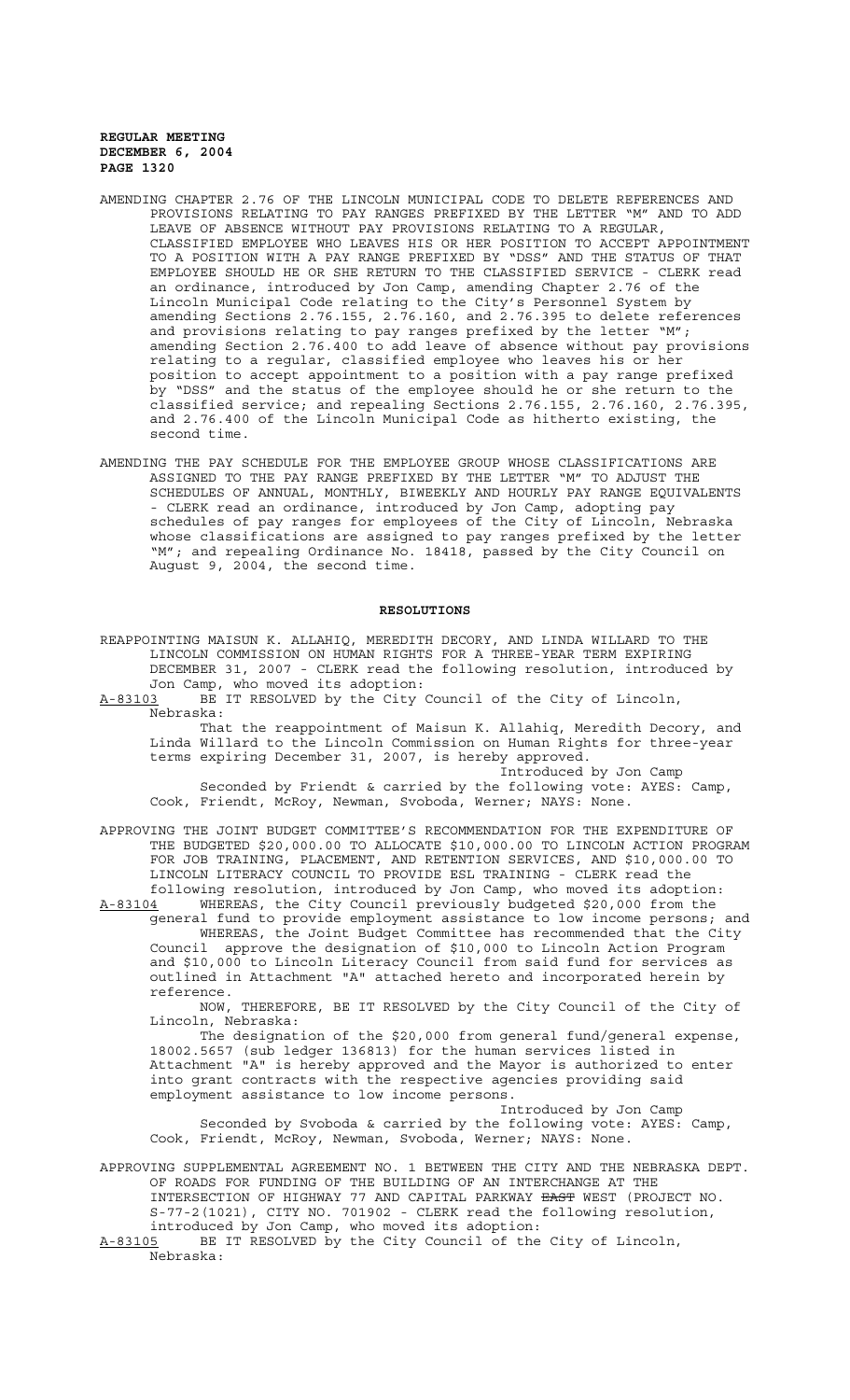That the attached Supplemental Agreement No. 1 between the City of Lincoln and the State of Nebraska Department of Roads for Project No. S-77-2(1021), City Project No. 701902, for the funding of the building of an interchange at the intersection of Highway 77 and Capital Parkway West, in accordance with the terms and conditions contained in said Agreement, is hereby approved and the Mayor is authorized to execute the same on behalf of the City of Lincoln.

The City Clerk is directed to return the executed copies of the Agreement to the Public Works and Utilities Department, for transmittal and execution by the State Department of Roads.

Introduced by Jon Camp Seconded by Svoboda & carried by the following vote: AYES: Camp, Cook, Friendt, McRoy, Newman, Svoboda, Werner; NAYS: None.

APPROVING AN AGREEMENT BETWEEN THE CITY AND THE NEBRASKA DEPT. OF ROADS FOR THE FEDERAL FUNDING, THROUGH THE BRIDGE REPLACEMENT FUNDS, FOR BRIDGE REHABILITATION OF WEST ADAMS STREET VIADUCT AT AVIATION ROAD (PROJECT NO. BR-5248(4), CITY NO. 701375 - CLERK read the following resolution, introduced by Jon Camp, who moved its adoption:

A-83106 BE IT RESOLVED by the City Council of the City of Lincoln, Nebraska:

That the attached Agreement between the City of Lincoln and the State of Nebraska Department of Roads for Project No. BR-5248(4), CN-12776, City Project No. 701375 for Federal funding through the Bridge Replacement Funds, for bridge rehabilitation of West Adams Street Viaduct at Aviation Road, in accordance with the terms and conditions contained in said Agreement, is hereby approved and the Mayor is authorized to execute the same on behalf of the City of Lincoln. The City Clerk is directed to return the executed copies of the

Agreement to the Public Works and Utilities Department, for transmittal and execution by the State Department of Roads. Introduced by Jon Camp

Seconded by Svoboda & carried by the following vote: AYES: Camp, Cook, Friendt, McRoy, Newman, Svoboda, Werner; NAYS: None.

APPOINTING KEN SVOBODA TO THE DISTRICT ENERGY CORPORATION FOR A TWO-YEAR TERM EXPIRING DECEMBER 31, 2006 - CLERK read the following resolution,

introduced by Jon Camp, who moved its adoption: A-83107 BE IT RESOLVED by the City Council of the City of Lincoln,

Nebraska:

That the appointment of Ken Svoboda to the District Energy Corporation for a two-year term expiring December 31, 2006 is hereby approved.

Introduced by Jon Camp

Seconded by Svoboda & carried by the following vote: AYES: Camp, Cook, Friendt, McRoy, Newman, Svoboda, Werner; NAYS: None.

APPOINTING TERRY WERNER TO THE COMMUNITY DEVELOPMENT TASK FORCE TO FILL AN UNEXPIRED TERM EXPIRING AUGUST 31, 2005 - CLERK read the following resolution, introduced by Jon Camp, who moved its adoption:

A-83108 BE IT RESOLVED by the City Council of the City of Lincoln, Nebraska:

That the appointment of Terry Werner to the Community Development Task Force to fill an unexpired term expiring August 31, 2005 is hereby approved.

Introduced by Jon Camp

Seconded by Newman & carried by the following vote: AYES: Camp, Cook, Friendt, McRoy, Newman, Svoboda, Werner; NAYS: None.

ACCEPTING THE REPORT OF NEW AND PENDING CLAIMS AGAINST THE CITY AND APPROVING DISPOSITION OF CLAIMS SET FORTH THEREIN FOR THE PERIOD OF NOVEMBER 1 - 15, 2004 - PRIOR to reading:

MCROY Moved to delay action on the Charles R. Turner claim and to continue public hearing to 12/13/04.

Seconded by Friendt & carried by the following vote: AYES: Camp, Cook, Friendt, McRoy, Newman, Svoboda, Werner; NAYS: None.

CLERK Read the following resolution, with the exception of the Charles Turner claim, introduced by Jon Camp, who moved its adoption: A-83109 BE IT RESOLVED by the City Council of the City of Lincoln,

Nebraska:

That the claims listed in the attached report, marked as Exhibit "A", dated November 16, 2004, of various new and pending tort claims filed against the City of Lincoln with the Office of the City Attorney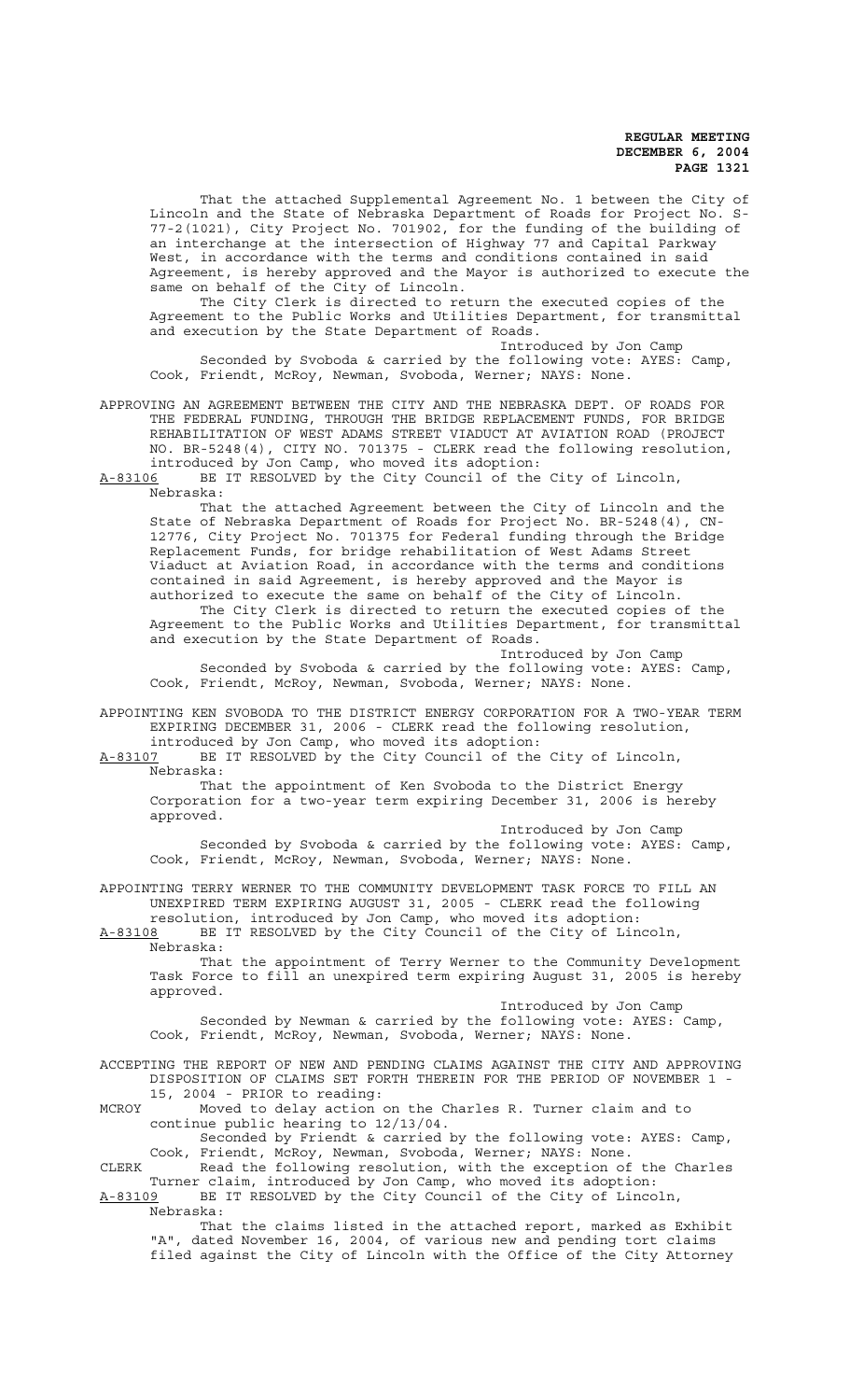or the Office of the City Clerk, as well as claims which have been disposed of, are hereby received as required by Neb. Rev. Stat. § 13-905 (Reissue 1997). The dispositions of claims by the Office of the City Attorney, as shown by the attached report, are hereby approved: DENIED ALLOWED OR SETTLED Allied/AMCO Insurance The Ewonubari Erekere  $\sim$  \$ 9,708.77  $(Claim No. 26E29478)$  \$1,685.50 Beau Daffer & Keri Daffer  $4,480.00$ 

| (Claim No. 26E29478) \$1,685.50 |          | Beau Daffer & Keri Daffer             | 4,480.00  |
|---------------------------------|----------|---------------------------------------|-----------|
| Charles R. Turner               | 4,122.73 | Brian Bierman                         | 258.44    |
| Christopher Howard              | 1,428.17 | Diana L. Doling                       | 102.02    |
| Darrel Blitzkie                 | 73.00    | Jeanette Harris                       | 2,691.14  |
| Kevin Brooks                    | 139.99   | Matt Gordin                           | 31.25     |
| Tyler Sprouse                   | 219.42   | Michael Nuttelmann & Sally Nuttelmann | 566.04    |
|                                 |          | Melissa Pavlish, Norman Pavlish       |           |
|                                 |          | & Janet Pavlish                       | 11,500.00 |
|                                 |          |                                       |           |

The City Attorney is hereby directed to mail to the various claimants listed herein a copy of this resolution which shows the final disposition of their claim.

Introduced by Jon Camp

Seconded by Svoboda & carried by the following vote: AYES: Camp, Cook, Friendt, McRoy, Newman, Svoboda, Werner; NAYS: None.

RELEASING A CONSERVATION EASEMENT GRANTED TO THE CITY BY TMCO INVESTMENTS OVER THE WEST 32 FEET OF LOT 3, BLOCK 142, ORIGINAL PLAT, LINCOLN - PRIOR to reading:<br>FRIENDT Mo

Moved to delay action on Bill No. 04R-311 to  $12/13/04$ . Seconded by Cook & carried by the following vote: AYES: Camp, Cook, Friendt, McRoy, Newman, Svoboda, Werner; NAYS: None.

APPROVING THE USE OF PUBLIC RIGHT-OF-WAY FOR INSTALLATION OF EIGHT POLE-MOUNTED SECURITY CAMERAS AROUND THE FOUR SQUARE BLOCK OF THE NEBRASKA STATE CAPITAL BUILDING - CLERK read the following resolution, introduced by Jon Camp, who moved its adoption:

A-83110 WHEREAS, the State of Nebraska has submitted an application pursuant to Chapter 14.54 of the Lincoln Municipal Code to use a portion of the public right-of-way on the north side of K Street between 14th Street and 16th Street, the east side of 16th Street between H Street and K Street, the south side of H Street between 14th Street and 16th Street, and on the west side of 14th Street between H Street and K Street for placing eight pole-mounted security cameras around the four square block Capitol site; and

WHEREAS, said application has been reviewed by the Public Works Department which has recommended approval of said application.

NOW, THEREFORE, BE IT RESOLVED by the City Council of the City of Lincoln, Nebraska:

That the application of the State of Nebraska, hereinafter referred to as Permittee, for a permit to install eight pole-mounted security cameras upon a portion of the public right-of-way around the four square block Capitol site described above is approved pursuant to Chapter 14.54 of the Lincoln Municipal Code subject to the provisions of Chapter 14.54 and the following additional conditions:

a. That the State of Nebraska shall require its contractor to contact Diggers Hotline of Nebraska prior to commencing construction activities.

b. That the State of Nebraska and its contractor will work with the City of Lincoln Parks Department to minimize conflicts with existing street trees.

c. That the poles be located no closer than 6 feet behind the curb line and outside of the sidewalk.

d. That the State of Nebraska and its contractor will work with the City of Lincoln Department of Public Works & Utilities to minimize potential conflicts with existing water mains including the potholing of water mains when the conduit crosses as water main elevations are unknown at these locations.

e. That the State of Nebraska will join the One Call service or contract with a locator company to respond to requests in this are for future locates.

Introduced by Jon Camp Seconded by Svoboda & carried by the following vote: AYES: Camp, Cook, Friendt, McRoy, Newman, Svoboda, Werner; NAYS: None.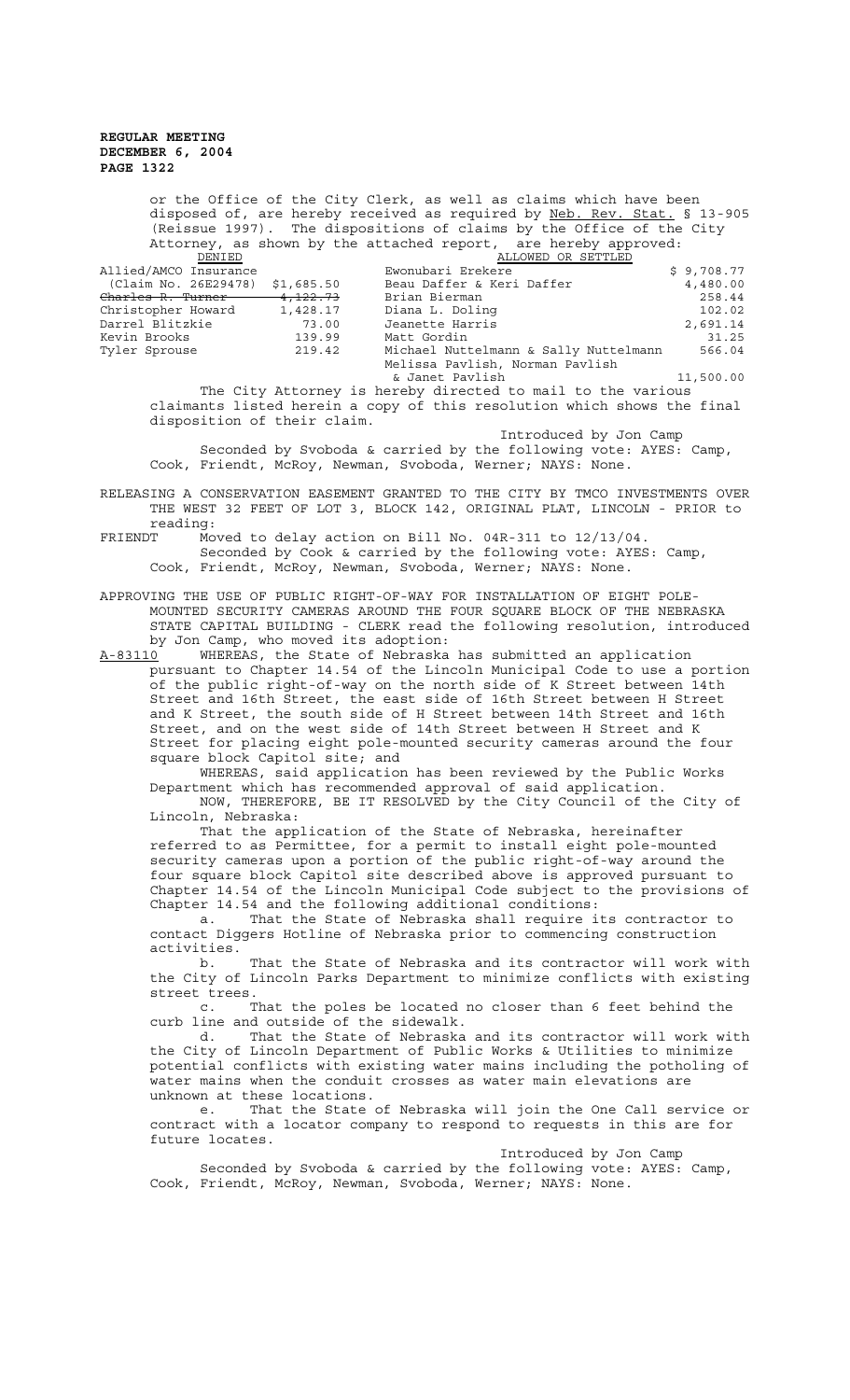ASSESSING THE COSTS INCURRED BY THE CITY FOR THE BOARDING UP OF THE DANGEROUS BUILDING AT 2227 DUDLEY STREET AGAINST THE BENEFITTED PROPERTY - PRIOR to reading:

COOK Moved to Withdraw Bill No. 04R-313.

Seconded by McRoy & carried by the following vote: AYES: Camp, Cook, Friendt, McRoy, Newman, Svoboda, Werner; NAYS: None. The resolution, having been **WITHDRAWN**, was assigned the File **#38-4493** & was placed on file in the Office of the City Clerk.

USE PERMIT NO. 150B - APPLICATION OF EIGER CORP. TO WAIVE THE MAXIMUM ALLOWED BUILDING HEIGHT IN THE B-5 PLANNED REGIONAL BUSINESS DISTRICT FROM 40 FEET TO 60 FEET IN THE APPIAN WAY PHASE II COMMERCIAL AND RETAIL DEVELOPMENT GENERALLY LOCATED AT S. 87TH STREET AND HIGHWAY 2 - PRIOR to reading:

- COOK Moved to amend Bill No. 04R-314 on page 4, line 13 to add to 1. with the following:
	- 1. This permit approves an adjustment to the maximum height in the B-5 Planned Regional Business District from 40 feet to 60 feet on Lots 1, 2 and 3, Block 3: provided any building located on Lots 1 or 2, Block 3 shall not exceed four stories above grade and any building located on Lot 3, Block 3, shall not exceed three stories above grade.

Seconded by Newman & carried by the following vote: AYES: Camp, Cook, McRoy, Newman, Svoboda, Werner; NAYS: Friendt.

CLERK Read the following resolution, introduced by Jon Camp, who moved its adoption as amended:

A-83111 WHEREAS, Eiger Corp. has submitted an application in accordance with Section 27.37.070 of the Lincoln Municipal Code designated as Use Permit No. 150B for authority to waive the maximum allowed building height in the B-5 Planned Regional Business District from 40 feet to 60 feet in the Appian Way, Phase II, commercial and retail development generally located at South 87th Street and Highway 2 and legally described to wit:

A tract of land composed of all of Lots 83, 114 and 115, Irregular Tracts, located in the Southwest Quarter of Section 23, a part of Outlot A, Appian Way Regional Center Phase 2 Addition, all of Outlot B, Appian Way Regional Center Phase 2 Addition, a part of Outlot C, Appian Way Regional Center Phase 2 Addition, all of Outlots E, F, G and H, Appian Way Regional Center Phase 2 Addition, located in the Southwest Quarter of Section 23, all of Lot 81, Irregular Tract, located in the Northwest Quarter of Section 23, a part of the Southwest Quarter of the Northwest Quarter of Section 23, a part of the Northwest Quarter of the Southwest Quarter of Section 23 and a part of the Southeast Quarter of the Northeast Quarter of Section 22, all in Township 9 North, Range 7 East of the Sixth Principal Meridian, Lancaster County, Nebraska, described as follows:

Referring to the southwest corner of said Northwest Quarter Section 23; thence S 89 52'54" E, assumed bearing, along the south line of said Northwest Quarter Section a distance of 8.32 feet to the future easterly right-of-way line of South 84th Street and the point of beginning, said point also being the point of curvature of a 585.00 foot radius curve, concave to the west; thence northwesterly along said future easterly right-of-way line and said curve, through a central angle of 5 19'51" an arc distance of 54.43 feet, the chord of said curve bears N 29 31 49" W, a distance of 54.41 feet; thence N 32 11'45" W along said future easterly right-of-way line, a distance of 136.19 feet to the point of curvature of a 465.00 foot radius curve, concave to the east; thence northerly along said future easterly right-of-way line and said curve, through a central angle of 04 50'15" an arc distance of 39.26 feet, the chord of said curve bears N 29 46 38" W, a distance of 39.25 feet; thence N 62 38'30" E along said future easterly right-of-way line, a distance of 5.00 feet to a point on a 460.00 foot radius curve, concave to the east; thence northerly along said future easterly right-of-way line and said curve, through a central angle of 56 22'59" an arc distance of 452.67 feet, the chord of said curve bears N 00 49 59" E, a distance of 434.63 feet;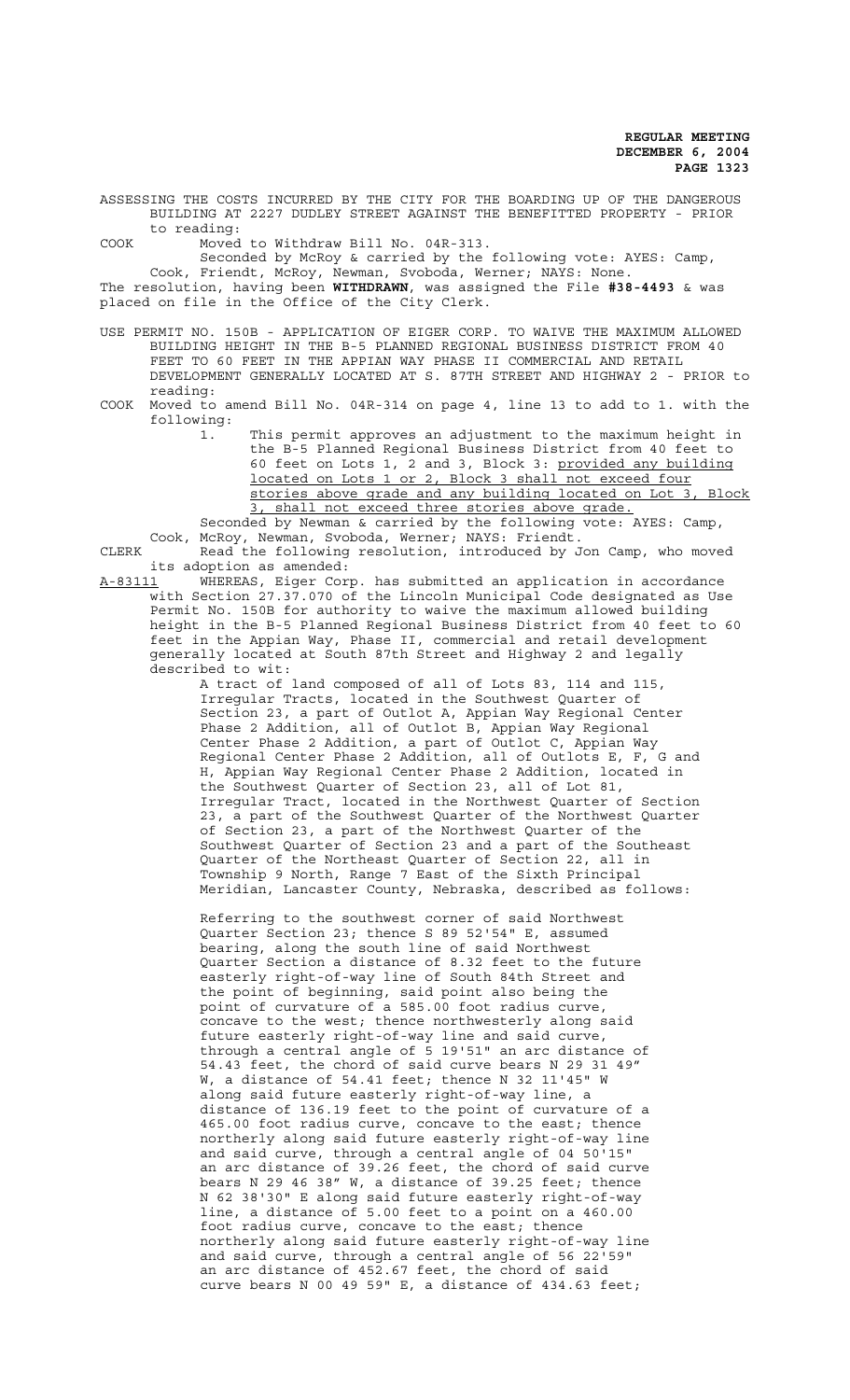thence N 29 01'29" E along said future easterly rightof-way line, a distance of 39.29 feet to the intersection with the future southerly Nebraska Highway No. 2 right-of-way line; thence S 58 04 03" E along said future southerly right-of-way line, a distance of 125.63 feet to an intersection of the existing southerly right-of-way line of Nebraska Highway No. 2 and the easterly existing South 84th Street right-of-way line; thence S 74 45'16" E along said southerly right-of-way line, a distance of 74.68 feet; thence S 48 10'50" E along said southerly rightof-way line, a distance of 301.81 feet; thence S 54 27'15" E along said southerly right-of-way line, a distance of 400.00 feet; thence S 58 59 08" E along said southerly right-of-way line, a distance of 290.85 feet to the north line of the Southwest Quarter of said Section; thence S 54 27'18" E along said southerly right-of-way line, a distance of 1615.21 feet; thence S 51 36'51" E along said southerly rightof-way line, a distance of 43.11 feet; thence S 35 32'47" W, a distance of 346.74 feet; thence S 56 35'33" W, a distance of 36.02 feet to the point of curvature of a 369.50 foot radius curve, concave to the southwest; thence northwesterly along said curve, through a central angle of 21 15'29" an arc distance of 137.09 feet, the chord of said curve bears N 46 26'38" W, a distance of 136.31 feet; thence N 57 04'22" W, a distance of 349.77 feet; thence S 54 44 21" W, a distance of 284.85 feet to the point of curvature of a 1544.43 foot radius curve, concave to the south; thence southeasterly along said curve, through a central angle of 08 29'28" an arc distance of 228.88 feet, the chord of said curve bears S 49 41'49" E, a distance of 228.67 feet to a point on the southerly line of an existing Lincoln Electric System transmission line easement recorded as Instrument Number 95-12607 at the Lancaster County Register of Deeds; thence S 89 01 14" W along said easement line, a distance of 10.53 feet; thence S 59 00'27" E a distance of 22.10 feet to a point on the south line of the north half of the Southwest Quarter Section 23; thence N 89 58'00" E along said Quarter Section line, a distance of 67.89 feet; thence S 00 02'00" E a distance of 146.74 feet to the northerly right-of-way line of the Omaha Public Power District s railroad line and the point of curvature of a 1494.43 foot radius curve, concave to the south; thence northwesterly along said northerly right-of-way line and said curve, through a central angle of 55 34'19" an arc distance of 1449.47 feet, the chord of said curve bears N 66 52 50" W, a distance of1393.32 feet; thence S 85 20'00" W along said northerly right-of-way line, a distance of 303.52 feet to the existing easterly right-of-way line of 84th Street, said point located 70.00 feet easterly of, perpendicular measurement, the west line of said Southwest Quarter Section 23; thence N 00 52'06" E along said existing easterly right-of-way line, a distance of 167.34 feet to a corner of said easterly right-of-way line; thence N 02 10 26" E along said easterly right-of-way line, a distance of 60.05 feet; thence N 01 25 12" E along said easterly right-of-way line, a distance of 427.70 feet to the point of curvature of a 585.00 foot radius curve concave to the west; thence northerly along said easterly right-of-way line and said curve, through a central angle of 08 25'33" an arc distance of 86.03 feet, the chord of said curve bears N 02 47'39" W, a distance of 85.95 feet to a corner of said Lot 115; thence continuing northerly along the future easterly right-of-way line and said curve, through a central angle of 19 51'29" an arc distance of 202.75 feet, the chord of said curve bears N 16 56'10" W, a distance of 201.74 feet to the south line of said Northwest Quarter Section and the point of beginning, containing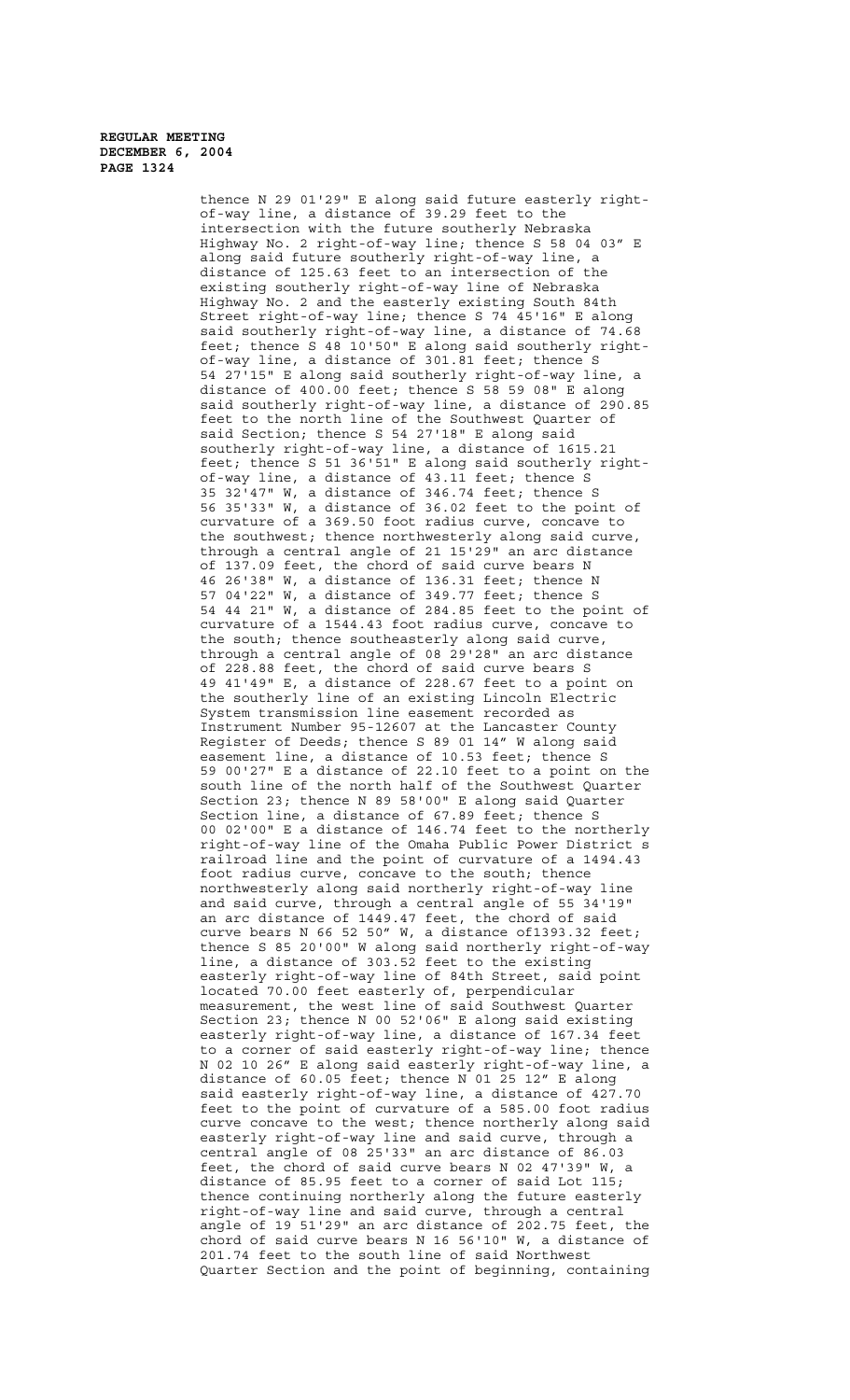an area of 1,953,951.67 square feet (44.86 acres) more or less; WHEREAS, the real property adjacent to the area included within

the site plan for this use permit for the development of commercial and retail area will not be adversely affected; and

WHEREAS, said site plan together with the terms and conditions hereinafter set forth are consistent with the intent and purpose of Title 27 of the Lincoln Municipal Code to promote the public health, safety, and general welfare.

NOW, THEREFORE, BE IT RESOLVED by the City Council of the City of Lincoln, Nebraska:

That the application of Eiger Corp., hereinafter referred to as "Permittee", to waive the maximum allowed building height in the B-5 Planned Regional Business District from 40 feet to 60 feet in the Appian Way, Phase II, commercial and retail development, on the property legally described above be and the same is hereby granted under the provisions of Section 26.31.015 and Section 27.37.070 of the Lincoln Municipal Code upon condition that construction and operation of said commercial and retail space be in strict compliance with said application, the site plan, and the following additional express terms, conditions, and requirements:

1. This permit approves an adjustment to the maximum height in the B-5 Planned Regional Business District from 40 feet to 60 feet on Lots 1, 2, and 3, Block 3.

- 2. Before receiving building permits:
	- a. The Permittee must submit an acceptable revised and reproducible final plan with six copies.
	- b. The construction plans must conform to the approved plans.
	- c. Final plats within the area of this use permit must be approved by the Planning Director consistent with the approved use permit.

3. Before occupying the buildings, all development and construction must be completed in conformance with the approved plans. 4. All privately-owned improvements must be permanently

maintained by the Permittee or an appropriately established association approved by the City Attorney.

5. The site plan approved by this permit shall be the basis for all interpretations of setbacks, yards, locations of buildings, location of parking and circulation elements, and similar matters.<br>6. The terms, conditions, and requirements of the

The terms, conditions, and requirements of this resolution shall be binding and obligatory upon the Permittee, its successors and assigns. The building official shall report violations to the City Council which may revoke this use permit or take such other action as may be necessary to gain compliance.

7. The Permittee shall sign and return the City's letter of acceptance to the City Clerk within 30 days following approval of this use permit, provided, however, said 30-day period may be extended up to six months by administrative amendment. The City Clerk shall file a copy of the resolution approving this use permit and the letter of acceptance with the Register of Deeds, filing fees therefor to be paid in advance by the Permittee.

8. The site plan as approved by this resolution voids and supersedes all previously approved site plans, however, all resolutions approving previous permits remain in force unless specifically amended by this resolution.

Introduced by Jon Camp Seconded by Svoboda & carried by the following vote: AYES: Camp, Cook, McRoy, Newman, Svoboda, Werner; NAYS: Friendt.

MISC. NO. 04016 - ADOPTING A POLICY ON TEMPORARY PUMP STATIONS & FORCE MAINS TO ADDRESS CIRCUMSTANCES IN WHICH THE CITY MAY ALLOW SANITARY SEWAGE TO BE HANDLED ON A TEMPORARY BASIS USING PRIVATE PUMP STATIONS AND FORCE MAINS - PRIOR to reading:

COOK Moved to amend Bill No. 04R-315 on page 5 of the Agreement, paragraph 18, second to the last paragraph. "The developer will be billed for the cost, who in turn may collect from property owners who connect to the facilities."

Seconded by Svoboda & carried by the following vote: AYES: Camp, Cook, Friendt, McRoy, Newman, Svoboda, Werner; NAYS: None.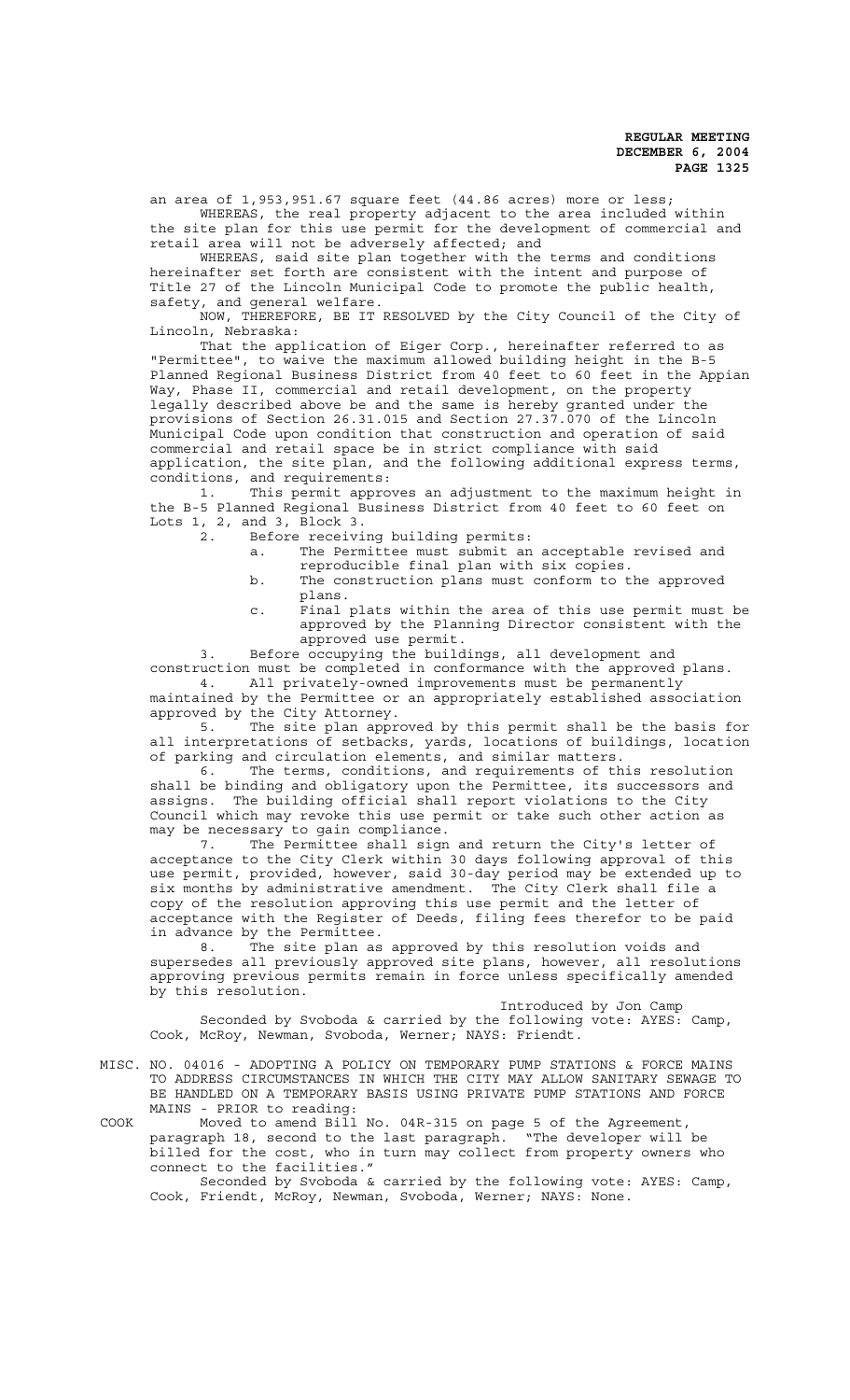**"COPs"**)

COOK Moved to amend Bill No. 04R-315 by adding paragraph 21 to read: "**Notification.** The developer shall notify all property owners who will connect to the facility of the temporary pump station & cost obligations." Seconded by McRoy & carried by the following vote: AYES: Camp, Cook, Friendt, McRoy, Newman, Svoboda, Werner; NAYS: None. COOK Moved to reconsider. Seconded by Friendt & carried by the following vote: AYES: Camp, Cook, Friendt, McRoy, Newman, Svoboda, Werner; NAYS: None. COOK Moved to accept Substitute Exhibit A. Seconded by Svoboda & carried by the following vote: AYES: Camp, Cook, Friendt, McRoy, Newman, Svoboda, Werner; NAYS: None. COOK Moved to amend the Substitute with Item 18, second to last sentence of 1st paragraph to read, "The developer will be billed for the cost, who in turn may collect from property owners who connect to the facilities". And to add paragraph 21 as follows: 21. **Notification:** The developer shall notify all property owners who will connect to the facility of the temporary pump station & cost obligations. Seconded by Friendt & carried by the following vote: AYES: Camp, Cook, Friendt, McRoy, Newman, Svoboda, Werner; NAYS: None. CLERK Read the following resolution, introduced by Jon Camp, who moved its adoption as amended:<br>A-83112 WHEREAS, the City WHEREAS, the City of Lincoln has previously adopted the City of Lincoln Sanitary Sewer Design Standards by Resolution No. A-80518; and WHEREAS, Section 2.1 of said Design Standards prohibits the transfer of wastewater from one watershed to another by any means, such as a lift station; and WHEREAS, the City of Lincoln has received numerous requests to waive the Sanitary Sewer Design Standards to allow temporary pump stations and force mains; and WHEREAS, the Directors of the Planning Department and Public Works & Utilities have recommended the adoption of a policy to govern requests for waivers to the Sanitary Sewer Design Standards to allow sanitary sewage to be handled on a temporary basis using private pump stations and force mains. NOW, THEREFORE, BE IT RESOLVED by the City Council of the City of Lincoln, Nebraska: That the Policy on Temporary Pump Stations & Force Mains which is attached hereto and marked as Exhibit "A" is hereby approved. Introduced by Jon Camp Seconded by Svoboda & carried by the following vote: AYES: Camp, Cook, Friendt, McRoy, Newman, Svoboda, Werner; NAYS: None. DECLARING THE OFFICIAL INTENT OF THE CITY TO REIMBURSE CERTAIN EXPENSES IN CONNECTION WITH THE ACQUISITION, PURCHASE AND INSTALLATION OF LIGHT POLES FROM THE PROCEEDS OF THE CITY OF LINCOLN, NEBRASKA CERTIFICATES OF PARTICIPATION - CLERK read the following resolution, introduced by Jon Camp, who moved its adoption:<br>A-83113 A RESOLUTION DECLARING A-83113 A RESOLUTION DECLARING THE OFFICIAL INTENT OF THE CITY OF LINCOLN, NEBRASKA TO REIMBURSE CERTAIN EXPENSES IN CONNECTION WITH THE ACQUISITION, PURCHASE AND INSTALLATION OF LIGHT POLES AND RELATED EQUIPMENT FROM THE PROCEEDS OF CITY OF LINCOLN, NEBRASKA CERTIFICATES OF PARTICIPATION BE IT RESOLVED by the Council (the **"Council"**) of the City of Lincoln, Nebraska (the **"City"**) as follows: **Section 1. Findings**. (a) The City has begun the acquisition and installation of light poles and related equipment (the **"Project"**) in the current fiscal year for the lighting of streets to provide for the health, safety and welfare of its residents. (b) Pursuant to Section 15-201.02, Reissue Revised Statutes of Nebraska, as amended (**"Section 15-201.02"**), the City is authorized to enter into installment contracts for the purchase of personal property, which contracts need not be restricted to a single year and may provide for the purchase of the property in installment payments to be paid over more than one fiscal year. (c) The City anticipates entering into a lease-purchase agreement (the **"Lease Agreement"**) pursuant to its authority under Section 15-201.02 in connection with the Project to finance all or a portion of the costs of the Project through issuance, sale and delivery of not to exceed One Million Dollars (\$1,000,000) in aggregate principal amount of Certificates of Participation in the Lease Agreement (the

(d) The City anticipates incurring a portion of the costs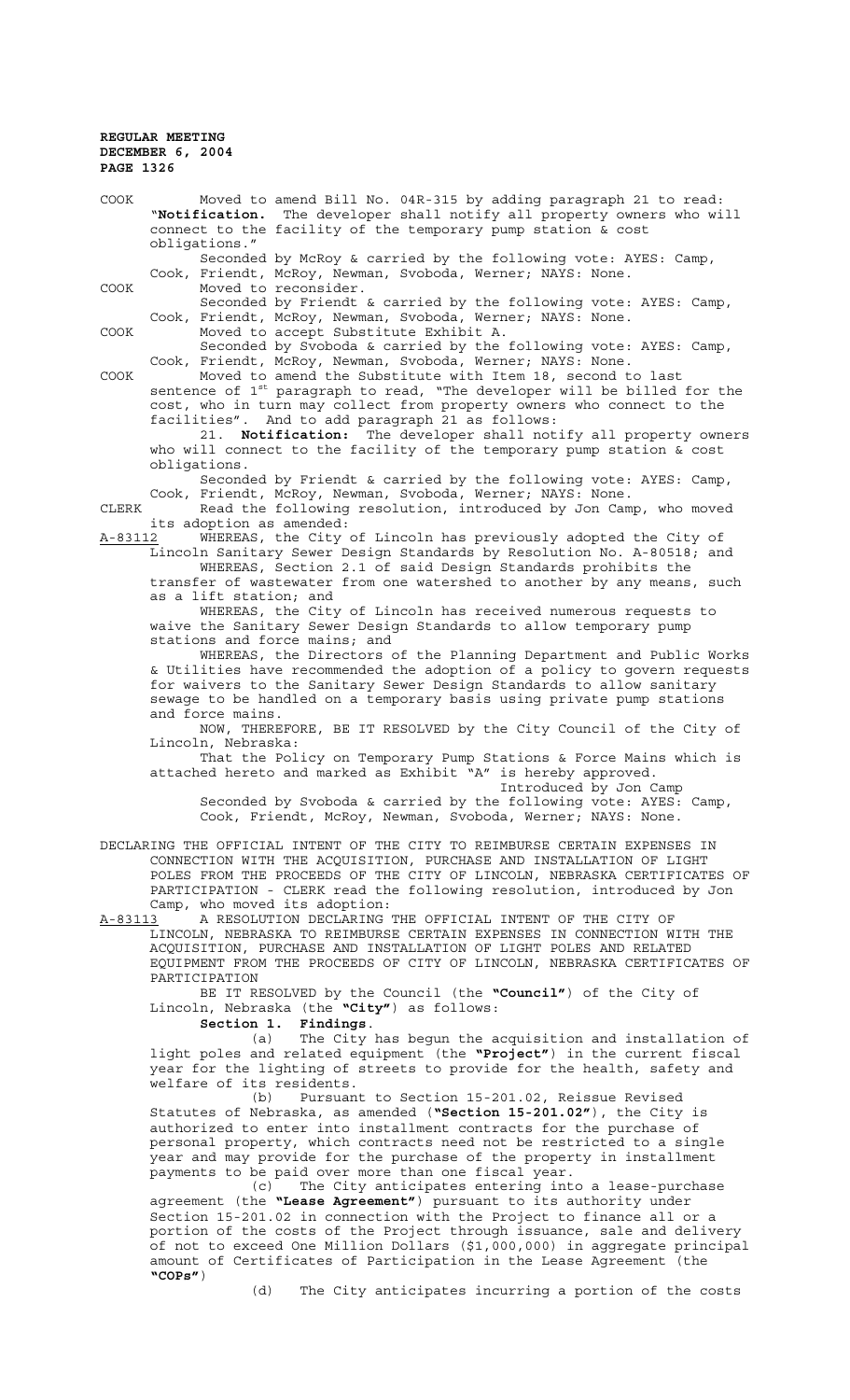of the Project prior to the issuance of the COPs and desires to preserve its ability to reimburse such costs under the provisions of the Internal Revenue Code of 1986, as amended (the **"Code"**), and the applicable regulations thereunder (the **"Regulations"**).

(e) The Regulations govern the City's use of proceeds derived from the sale of the COPs to reimburse "original expenditures" made by the City prior to the authorization of the COPs. Specifically, the Code requires the City to declare its official intent to reimburse original expenditures made in furtherance of the Project not later than 60 days after payment of such original expenditures. The Code requires that tax-exempt obligations be issued, and a reimbursement allocation be made, from the proceeds of those obligations within 18-months after the later of the date the original expenditure is paid or the Project is placed in service or abandoned, but in no event more than three (3) years after the date the expenditure is paid.<br>(f) It is necessary, desirable,

It is necessary, desirable, advisable and in the best interests of the City that the requirements of the Regulations be satisfied to preserve the ability of the City to reimburse costs of the Project made by the City from and after the date of the passage and adoption of this resolution from the proceeds of the COPs.

**Section 2. Declaration of Intent and Related Matters**.

(a) In accordance with the provisions of this Resolution and Section 1.150-2 of the Regulations, the Council hereby declares the official intent of the City to reimburse all or part of the costs of the Project through the execution and delivery of the Lease Agreement and the issuance of the COPs in connection therewith, the interest portion of which will be excludable from gross income for federal income tax purposes under Section 103 of the Internal Revenue Code of 1986, as amended. Prior to the execution and delivery of the Lease Agreement and the issuance of the COPs, the City is authorized to advance moneys in an amount not to exceed \$1,000,000 for the purposes hereinbefore described.

(b) Except for (i) expenditures to be paid or reimbursed from sources other than the COPs, (ii) "de minimus expenditures" defined under Section 1.150-2(f)(1) of the Regulations, and (iii) "preliminary expenditures" defined under Section 1.150-2(f)(2) of the Regulations, no expenditures made in furtherance of the Project have been paid by the City more than 60-days prior to the adoption of this resolution.

(c) Payments under the Lease Agreement constituting debt service on the COPs will be paid from the City's General Fund.<br>(d) The COPs will be issued in the amount, and u

The COPs will be issued in the amount, and upon the terms and conditions agreed to between or among the City, the lessor under the Lease Agreement and the purchaser(s) of the COPs, as authorized by the Council at a meeting held for such purpose.

(e) As of the date of this resolution, there are no funds of the City reserved, allocated on a long-term basis or otherwise set aside (or reasonably expected to be reserved, allocated on a long-term basis or otherwise set aside) to provide permanent financing for the expenditures related to the Project, other than the contemplated issuance of the COPs.

### **Section 3. Authorizations.**

(a) The Finance Director and the City Controller (each an **"Authorized Officer"**) are hereby authorized to take any further action that is necessary to preserve the ability of the City to reimburse original expenditures made in furtherance of the Project from and after the date of the passage and adoption of this resolution from the proceeds of the COPs.

(b) The Authorized Officers be, and each of them hereby is, authorized to execute on behalf of the City and to deliver any and all other instruments and documents including, but not limited to, such certificates or instruments as may be required under the terms of this Resolution necessary to be executed and delivered in connection with this Resolution and the approvals made hereby.

(c) An Authorized Officer shall be responsible for making the "reimbursement allocations" described in Section 1.150-2 of the Regulations by transferring the appropriate amount of COPs proceeds to the City accounts used to temporarily finance some or all of the Project. Each allocation must be evidenced by an entry on the official books of the City maintained for the Project and must specifically identify the original expenditure being reimbursed.

**Section 4. Ratification.** All acts and deeds heretofore done by any officer, employee or agent of the City, on behalf of the City, to preserve the City's ability to reimburse expenditures made in furtherance of the Project with the proceeds of the COPs are hereby ratified, confirmed and approved.

**Section 5. Effective Dates.** This resolution will be in full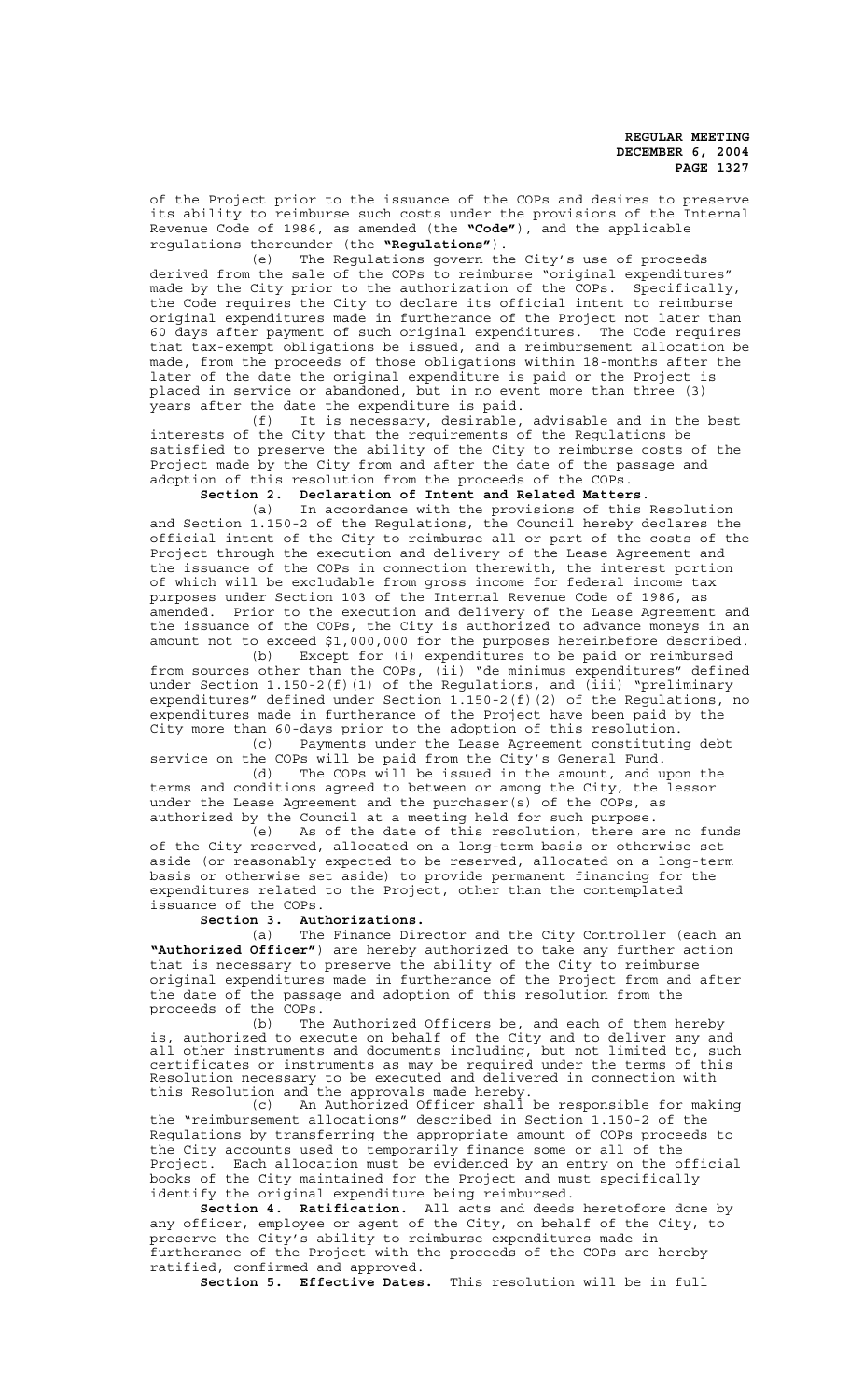> force and effect from and after its passage and adoption by the Council. **Section 6. Conflicting Resolutions Repealed.** All resolutions of the Council, or parts thereof, in conflict with the provisions of this resolution are, to the extent of such conflict, hereby repealed. Introduced by Jon Camp Seconded by Svoboda & carried by the following vote: AYES: Camp,

Cook, Friendt, McRoy, Newman, Svoboda, Werner; NAYS: None.

#### **PETITIONS & COMMUNICATIONS**

SETTING THE HEARING DATE OF MONDAY, DECEMBER 20, 2004 AT 1:30 P.M. FOR A MANAGER APPLICATION OF KELLY S. GREEN FOR COLUMBUS LINCOLN HOTEL PROP LLC DBA HOLIDAY INN/CONF CENTER/GREEN MILL/BAR-CABO BEACH CLUB LOCATED AT 141 N. 9TH STREET - CLERK read the following resolution, introduced by Jonathan Cook, who moved its adoption:<br>A-83114 BE IT RESOLVED by the City Council,

BE IT RESOLVED by the City Council, of the City of Lincoln, that a hearing date is hereby set for Monday, December 20, 2004, at 1;30 p.m. or as soon thereafter as possible in the City Council Chambers, County-City Building, 555 S.  $10^{\text{th}}$  St., Lincoln, NE, for the Manager Application of Kelly S. Green for Columbus Lincoln Hotel Prop LLC dba Holiday Inn/Conf Center/Green Mill/Bar-Cabo Beach Club located at 141 N. Street.

If the Police Dept. is unable to complete the investigation by said time, a new hearing date will be set.

Introduced by Jonathan Cook Seconded by Svoboda & carried by the following vote: AYES: Camp, Cook, Friendt, McRoy, Newman, Svoboda, Werner; NAYS: None.

### ASSESSMENT RESOLUTIONS FOR BOARD OF EQUALIZATION MEETING, DECEMBER 13, 2004, AT 10:00 A.M. - Clerk requested to have the Board of Equalization meeting on December 13, 2004 at 10:00 a.m.

COOK So Moved.

Seconded by Svoboda & carried by the following vote: AYES: Camp, Cook, Friendt, McRoy, Newman, Svoboda, Werner; NAYS: None.

### **REPORTS OF CITY OFFICERS**

CLERK'S LETTER AND MAYOR'S APPROVAL OF ORDINANCES AND RESOLUTIONS PASSED BY THE CITY COUNCIL ON NOVEMBER 29, 2004 - CLERK presented said report which was placed on file in the Office of the City Clerk. **(27-1)**

APPROVING THE DISTRIBUTION OF FUNDS REPRESENTING INTEREST EARNINGS ON SHORT-TERM INVESTMENTS OF IDLE FUNDS DURING THE MONTH ENDED OCTOBER 31, 2004 - CLERK read the following resolution, introduced by Jonathan Cook, who moved its adoption:

A-83115 BE IT RESOLVED by the City Council of the City of Lincoln, Nebraska:

That during the month ended October 31, 2004, \$703,796.88 was earned from the investments of "IDLE FUNDS". The same is hereby distributed to the various funds on a pro-rata basis using the balance of each fun and allocating a portion of the interest on the ratio that such balance bears to the total of all fund balances.

Introduced by Jonathan Cook Seconded by Svoboda & carried by the following vote: AYES: Camp, Cook, Friendt, McRoy, Newman, Svoboda, Werner; NAYS: None.

REPORT OF LINCOLN WATER & WASTEWATER SYSTEM RECAPITULATION OF DAILY CASH RECEIPTS FOR NOVEMBER 2004 - CLERK presented said report which was placed on file in the Office of the City Clerk. **(8-71)**

AFFIDAVIT OF MAILING FOR BOARD OF EQUALIZATION TO BE HELD ON MONDAY, DECEMBER 13, 2004, AT 10:00 A.M. - CLERK presented said report which was placed on file in the Office of the City Clerk.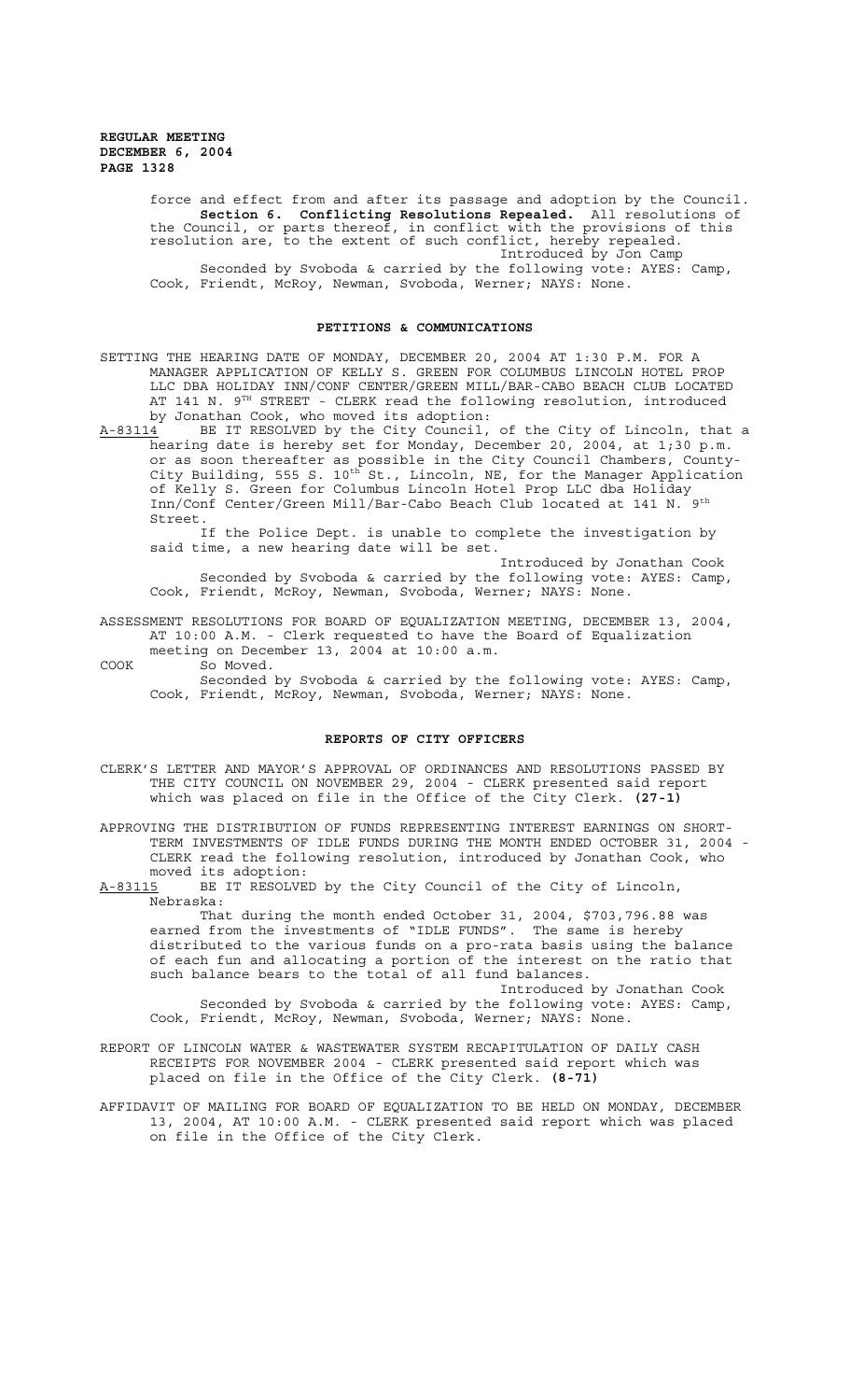REPORT FROM CITY TREASURER TELECOMMUNICATIONS OCCUPATION TAX FOR THE MONTH OF JULY THROUGH SEPTEMBER, 2004: ACCESSLINE COMM, AMERICAN FARM BUREAU, GE BUSINESS PROD SOLUTIONS; SEPTEMBER, 2004: NEXTEL PARTNERS, UNITED SYSTEMS ACCESS TELECOM, T-NETIX TELECOM SERVICES, QUANTUM SHIFT COMM, IBM GLOBAL SERVICES, OCMC INC, SHAFFER COMMUNICATIONS, STAR NUMBER INC, NEXTEL WEST CORP; OCTOBER, 2004: NETWORK BILLING SYSTEMS, MATRIX TELECOM INC, SOUTHWESTERN BELL COMM SERVICES, LDMI TELECOMM, ASSOCIATION ADMINISTRATORS INC, LIGHTYEAR NETWORK SOLUTIONS, ACCERIS COMM CORP, TRI-M COMM INC, ZONE TELECOM INC, NOS COMM INC, GTC TELECOM CORP, GLOBALCOM INC, TELECORP COMM INC, AFFINITY NETWORK INC, USA INC, VARTEC TELECOM INC, EXCEL TELECOMM, NOSVA LIMITED PARTNERSHIP, ATS MOBILE TELEPHONE, SPRINT SPECTRUM, ATT WIRELESS PCS, D & D COMM, MCI WORLDCOM, AND SPRINT COMM. - CLERK presented said report which was placed on file in the Office of the City Clerk. **(20)**

### ORDINANCES - 1<sup>st</sup> READING & ASSOCIATED RESOLUTIONS (Resolutions listed hereunder advance to Public Hearing on 12/6/04)

- STREET NAME CHANGE 04009 RENAMING THE OLD SOUTH 84TH STREET PAVEMENT AS WATER TOWER COURT, GENERALLY LOCATED AT SOUTH 84TH AND PINE LAKE ROAD - CLERK read an ordinance, introduced by Jonathan Cook, changing the name of old South  $84^{\text{th}}$  Street to Water Tower Court located near the new  $84^{\text{th}}$ Street alignment and Pine Lake Road, as recommended by the Street Name Committee, the first time.
- CHANGE OF ZONE 04072B AMENDING SECTION 27.80.025 OF THE LINCOLN MUNICIPAL CODE TO CHANGE THE FEE STRUCTURE FOR AN APPLICATION FOR A PLANNED UNIT DEVELOPMENT - CLERK read an ordinance, introduced by Jonathan Cook, amending Section 27.80.025 of the Lincoln Municipal Code to change the fee structure for an application for a planned unit development; and repealing Section 27.80.025 of the Lincoln Municipal Code as hitherto existing, the first time.
- CHANGE OF ZONE 04072A AMENDING SECTION 27.63.025 OF THE LINCOLN MUNICIPAL CODE TO ALLOW CITY COUNCIL MEMBERS TO APPEAL THE DECISION OF THE PLANNING COMMISSION ON SPECIAL PERMITS - CLERK read an ordinance, introduced by Jonathan Cook, amending Section 27.63.025 of the Lincoln Municipal Code to allow the City Council members to appeal Planning Commission decisions on special permits; and repealing Section 27.63.025 of the Lincoln Municipal Code as hitherto existing, the first time.
- CHANGE OF ZONE 04069 AMENDING SECTION 27.69.035(B)(8) TO REQUIRE THAT NO OFF-PREMISES SIGNS SHALL BE LOCATED WITHIN 660 FEET OF INTERSTATE 80 AND INTERSTATE 180- CLERK read an ordinance, amending Section 27.69.035 of the Lincoln Municipal Code to require that no off-premises signs shall be located within 660 feet of Interstate 80 and Interstate 180; and repealing Section 27.69.035 of the Lincoln Municipal Code as hitherto existing, the first time.

### ORDINANCES - 3<sup>RD</sup> READING

VACATION NO. 03023 - VACATING THE NORTH 10 FEET OF Q STREET RIGHT-OF-WAY ADJACENT TO LOTS 7, 8, AND 9, BLOCK 30, ORIGINAL PLAT OF LINCOLN, GENERALLY LOCATED AT 8TH AND Q STREETS - PRIOR to reading: COOK Moved to delay Bill No. 04-166 for one week to 12/13/04.

Seconded by Friendt & carried by the following vote: AYES: Camp, Cook, Friendt, McRoy, Newman, Svoboda, Werner; NAYS: None. CLERK Read an ordinance, introduced by Annette McRoy, vacating the north 10' of Q Street right-of-way adjacent to Lots 7, 8, and 9, Block 30, Original Plat of Lincoln, generally located at  $8^{\text{th}}$  and Q Streets, and retaining title thereto in the City of Lincoln, Lancaster County,

Nebraska, the third time.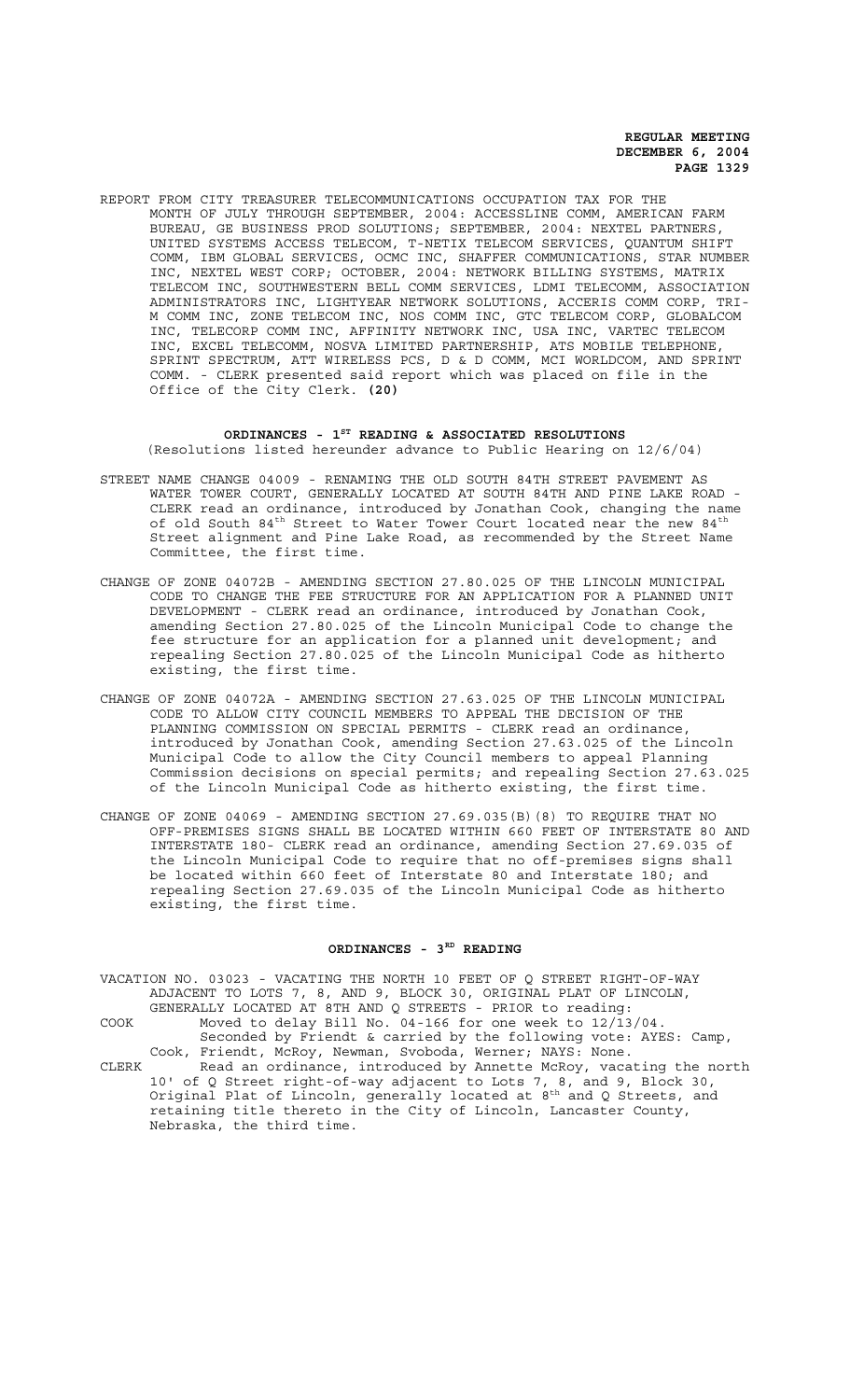| APPROVING A TRANSFER OF APPROPRIATIONS AND CASH BETWEEN CERTAIN CAPITAL<br>IMPROVEMENT PROJECTS WITHIN THE SANITARY SEWER CONSTRUCTION FUND, WATER<br>CONSTRUCTION FUND, LANDFILL REVENUE FUND, AND STREET CONSTRUCTION/<br>VEHICLE TAX FUNDS, WITHIN THE PUBLIC WORKS & UTILITIES DEPARTMENT -<br>CLERK read an ordinance, introduced by Ken Svoboda, vacating the south<br>6.5 feet of P Street right-of-way adjacent to the former Salvation Army<br>building at 8 <sup>th</sup> and P Streets and the west 15.5 feet of N. 8 <sup>th</sup> Street<br>adjacent to the same building complex, and retaining title thereto in<br>the City of Lincoln, Lancaster County, Nebraska, the third time. |
|----------------------------------------------------------------------------------------------------------------------------------------------------------------------------------------------------------------------------------------------------------------------------------------------------------------------------------------------------------------------------------------------------------------------------------------------------------------------------------------------------------------------------------------------------------------------------------------------------------------------------------------------------------------------------------------------------|
| Moved to pass the ordinance as read.<br>SVOBODA<br>Seconded by Friendt & carried by the following vote: AYES: Camp,                                                                                                                                                                                                                                                                                                                                                                                                                                                                                                                                                                                |
| Cook, Friendt, McRoy, Newman, Svoboda, Werner; NAYS: None.<br>The ordinance, being numbered #18473, is recorded in Ordinance Book 28, Page                                                                                                                                                                                                                                                                                                                                                                                                                                                                                                                                                         |
| VACATION 04011 - VACATING THE SOUTH 6.5 FEET OF THE P STREET RIGHT-OF-WAY<br>ADJACENT TO THE FORMER SALVATION ARMY BUILDING AT 8TH AND P STREET AND<br>THE WEST 15.5 FEET OF N. 8TH STREET ADJACENT TO THE SAME BUILDING<br>COMPLEX - PRIOR to reading:                                                                                                                                                                                                                                                                                                                                                                                                                                            |
| Moved to amend Bill No. 04-208 by on page 1, line 7, after the<br>SVOBODA<br>words N. 8 <sup>th</sup> street insert the following language: adjacent to Lot 1,<br>Block 45, Original Plat.<br>Seconded by Friendt & carried by the following vote: AYES: Camp,                                                                                                                                                                                                                                                                                                                                                                                                                                     |
| Cook, Friendt, McRoy, Newman, Svoboda, Werner; NAYS: None.<br>Moved to amend Bill No. 04-208 1. on page 1, after line 9, insert<br>SVOBODA<br>the following paragraph:                                                                                                                                                                                                                                                                                                                                                                                                                                                                                                                             |
| Section 2. That the vacation be conditioned upon the City Council<br>approval of a redevelopment agreement within six months from Council<br>approval of this vacation to assure that (i) the street improvements are<br>implemented and (ii) the abutting property owner consents to the removal<br>of the driveway area in front of the "P" Street garage doors to permit<br>additional on-street meter parking on "P" Street. If no signed and<br>authorized redevelopment agreement exists within the above time frame<br>this vacation will be considered null and void and of no force and<br>effect.                                                                                        |
| 2. Renumber Section 2 as Section 3.<br>Seconded by McRoy & carried by the following vote: AYES: Camp,<br>Cook, Friendt, McRoy, Newman, Svoboda, Werner; NAYS: None.                                                                                                                                                                                                                                                                                                                                                                                                                                                                                                                                |
| Read an ordinance, introduced by Ken Svoboda, approving the<br>CLERK<br>transfer of unspent and unencumbered appropriations and cash (if any)<br>between certain capital improvement projects within the Sanitary Sewer<br>Construction Fund, Water Construction Fund, Landfill Revenue Fund, and<br>Street Construction/Vehicle Tax Funds, within the Public Works &<br>Utilities Department, the third time.                                                                                                                                                                                                                                                                                     |
| Moved to pass the ordinance as amended.<br>SVOBODA<br>Seconded by Friendt & carried by the following vote: AYES: McRoy,<br>Svoboda, Werner; NAYS: Camp, Cook, Friendt, Newman.                                                                                                                                                                                                                                                                                                                                                                                                                                                                                                                     |
| The ordinance, having LOST, was assigned File #38-4494 & was placed on file in<br>the Office of the City Clerk.                                                                                                                                                                                                                                                                                                                                                                                                                                                                                                                                                                                    |

### **MISCELLANEOUS BUSINESS**

### **PENDING -**

CAMP Moved to extend the Pending List to December 13, 2004. Seconded by Svoboda & carried by the following vote: AYES: Camp, Cook, Friendt, McRoy, Newman. Svoboda, Werner; NAYS: None.

### **UPCOMING RESOLUTIONS -**

CAMP Moved to approve the resolutions to have Public Hearing on December 13, 2004. Seconded by Svoboda & carried by the following vote: AYES: Camp, Cook, Friendt, McRoy, Newman, Svoboda, Werner; NAYS: None.